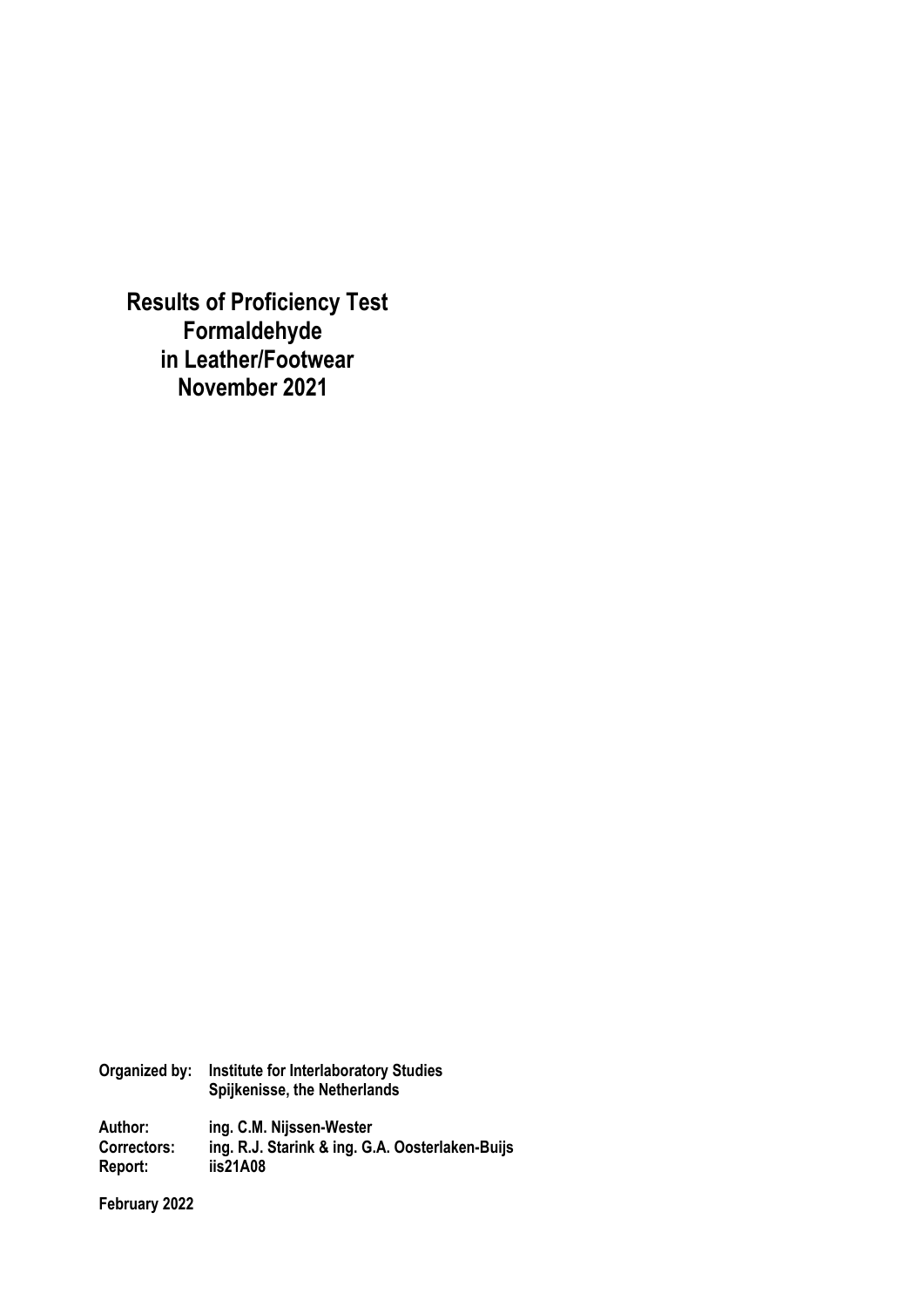# **CONTENTS**

| $\mathbf{1}$   |                                                                          |  |
|----------------|--------------------------------------------------------------------------|--|
| $\overline{2}$ |                                                                          |  |
| 2.1            |                                                                          |  |
| 2.2            |                                                                          |  |
| 2.3            |                                                                          |  |
| 2.4            |                                                                          |  |
| 2.5            |                                                                          |  |
| 3              |                                                                          |  |
| 3.1            |                                                                          |  |
| 3.2            |                                                                          |  |
| 3.3            |                                                                          |  |
| 4              |                                                                          |  |
| 4.1            |                                                                          |  |
| 4.2            |                                                                          |  |
| 4.3            | COMPARISON OF THE PROFICIENCY TEST OF NOVEMBER 2021 WITH PREVIOUS PTS  9 |  |
| 4.4            |                                                                          |  |
| 5              |                                                                          |  |
| 6              |                                                                          |  |

## Appendices: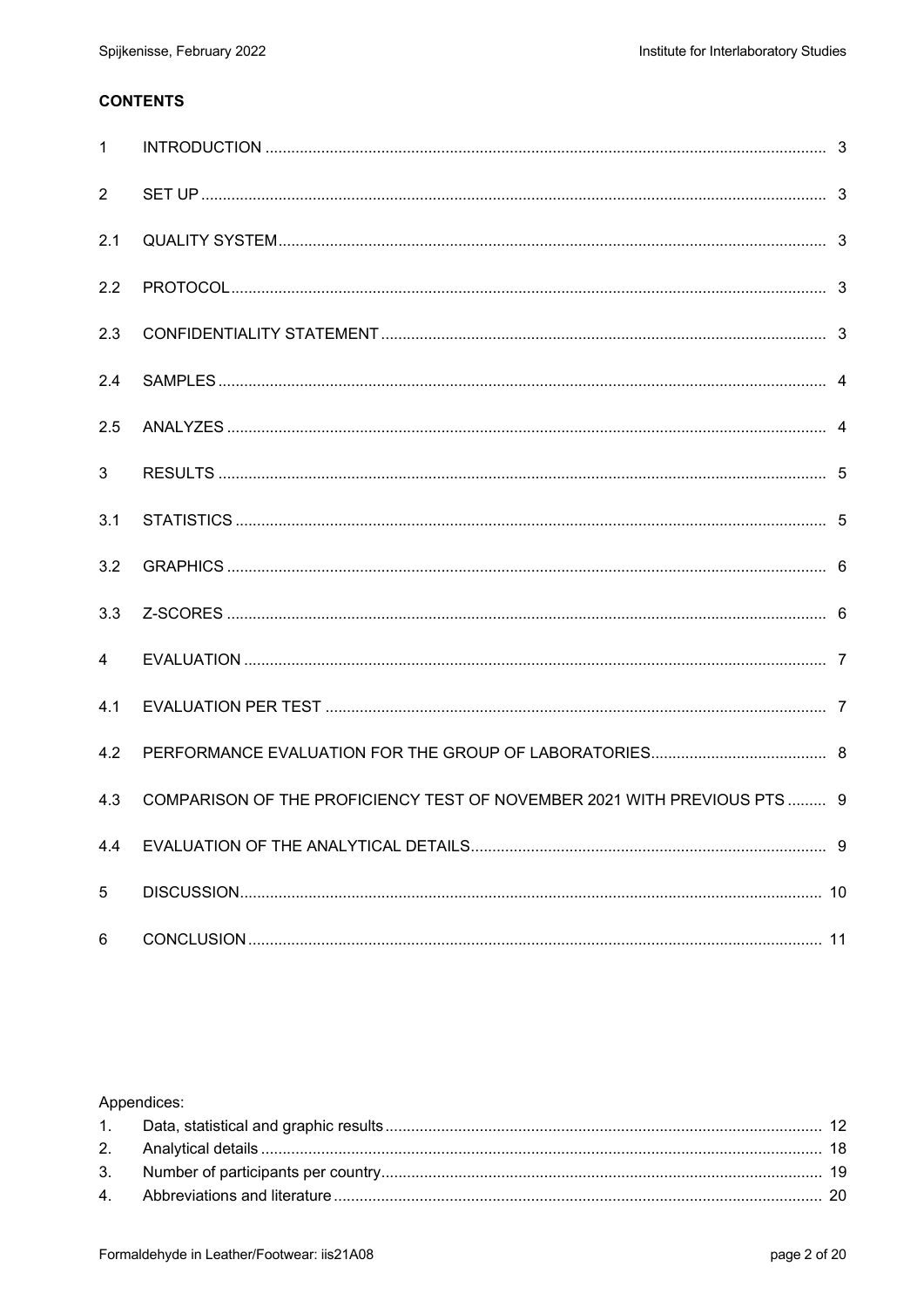#### **1 INTRODUCTION**

Since 2013 the Institute for Interlaboratory Studies (iis) organizes a proficiency scheme for the determination of Formaldehyde in Leather/Footwear every year. During the annual proficiency testing program 2021/2022 it was decided to continue the proficiency test for the determination of Formaldehyde in Leather/Footwear.

In this interlaboratory study 101 laboratories in 27 different countries registered for participation. See appendix 3 for the number of participants per country. In this report the results of the Formaldehyde in Leather/Footwear proficiency test are presented and discussed. This report is also electronically available through the iis website www.iisnl.com.

### **2 SET UP**

The Institute for Interlaboratory Studies (iis) in Spijkenisse, the Netherlands, was the organizer of this proficiency test (PT). Sample analyzes for fit-for-use and homogeneity testing were subcontracted to an ISO/IEC17025 accredited laboratory. It was decided to send one leather sample labelled #21765 positive on Formaldehyde. The participants were requested to report rounded and unrounded test results. The unrounded test results were preferably used for the statistical evaluation.

### **2.1 QUALITY SYSTEM**

The Institute for Interlaboratory Studies in Spijkenisse, the Netherlands, has implemented a quality system based on ISO/IEC17043:2010. This ensures strict adherence to protocols for sample preparation and statistical evaluation and 100% confidentiality of participant's data. Feedback from the participants on the reported data is encouraged and customer's satisfaction is measured on regular basis by sending out questionnaires.

## **2.2 PROTOCOL**

The protocol followed in the organization of this proficiency test was the one as described for proficiency testing in the report 'iis Interlaboratory Studies: Protocol for the Organisation, Statistics and Evaluation' of June 2018 (iis-protocol, version 3.5). This protocol is electronically available through the iis website www.iisnl.com, from the FAQ page.

#### **2.3 CONFIDENTIALITY STATEMENT**

All data presented in this report must be regarded as confidential and for use by the participating companies only. Disclosure of the information in this report is only allowed by means of the entire report. Use of the contents of this report for third parties is only allowed by written permission of the Institute for Interlaboratory Studies. Disclosure of the identity of one or more of the participating companies will be done only after receipt of a written agreement of the companies involved.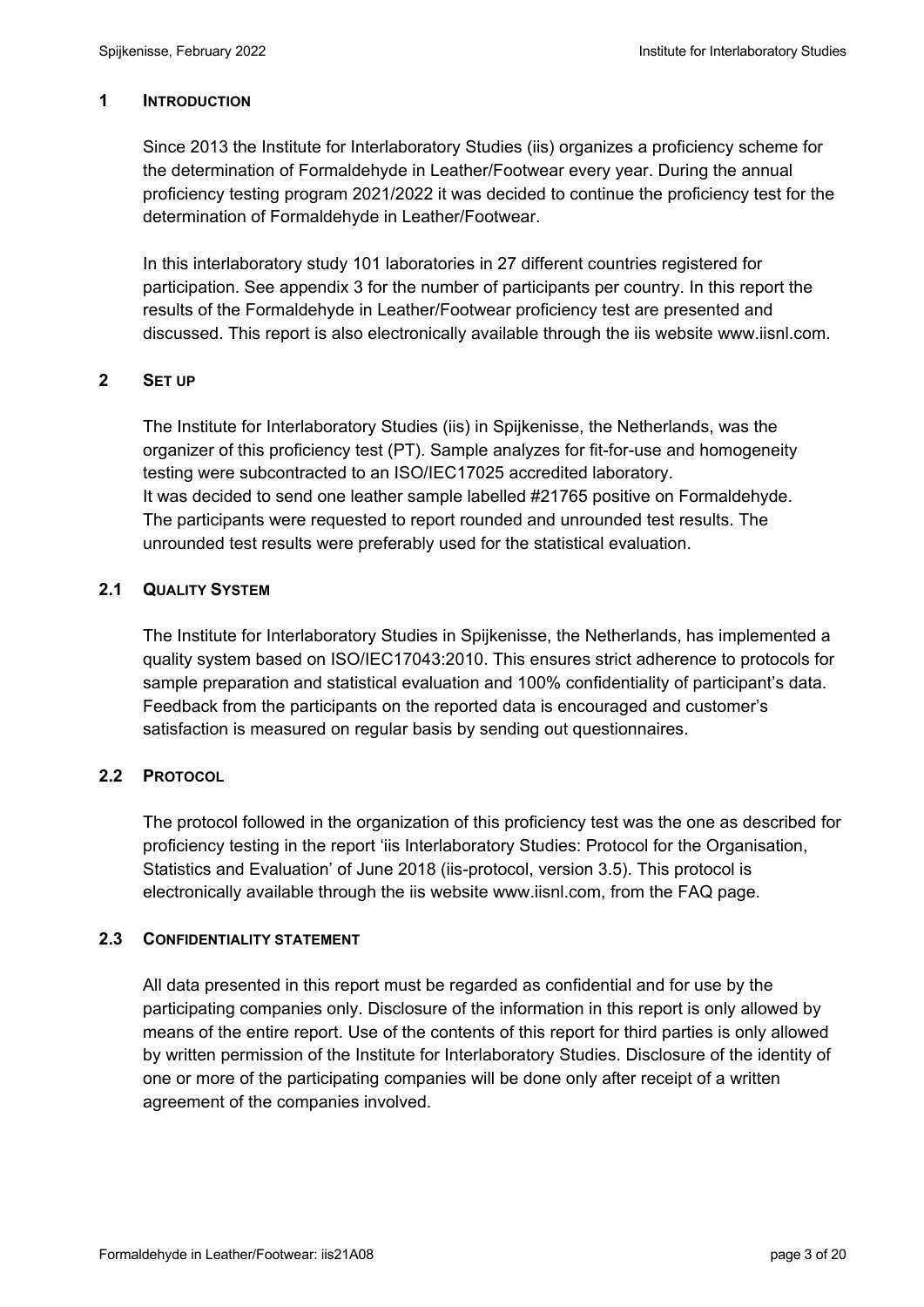### **2.4 SAMPLES**

A batch of grey leather positive for Formaldehyde was obtained from a leather supplier. The batch was grinded and homogenized. After homogenization 150 bags were filled with approximately 6 grams each and labelled #21765. Each subsample was wrapped in Aluminum foil and again packed in a bag.

The homogeneity of the subsamples was checked by the determination of Formaldehyde in accordance with ISO17226-1 on 8 stratified randomly selected subsamples.

|                 | Formaldehyde<br>in mg/kg |
|-----------------|--------------------------|
| sample #21765-1 | 93.9                     |
| sample #21765-2 | 96.3                     |
| sample #21765-3 | 96.5                     |
| sample #21765-4 | 95.9                     |
| sample #21765-5 | 95.8                     |
| sample #21765-6 | 96.0                     |
| sample #21765-7 | 94.3                     |
| sample #21765-8 | 95.4                     |

Table 1: homogeneity test results of subsamples #21765

From the above test results the repeatability was calculated and compared with 0.3 times the reproducibility of the reference test method in agreement with the procedure of ISO13528, Annex B2 in the next table.

|                                 | Formaldehyde<br>in mg/kg |
|---------------------------------|--------------------------|
| r (observed)                    | 26                       |
| reference test method           | ISO17226-1:21            |
| 0.3 x R (reference test method) | 17 7                     |

Table 2: evaluation of the repeatability of subsamples #21765

The calculated repeatability is in agreement with 0.3 times the estimated reproducibility of the reference test method. Therefore, homogeneity of the subsamples was assumed.

To each of the participating laboratories one leather sample labelled #21765 was sent on October 20, 2021.

#### **2.5 ANALYZES**

The participants were requested to determine Formaldehyde according to ISO17226-1 (HPLC method) and/or ISO17226-2 (Colorimetric method). It was also requested to report if the laboratory was accredited for the determined components and to report some analytical details.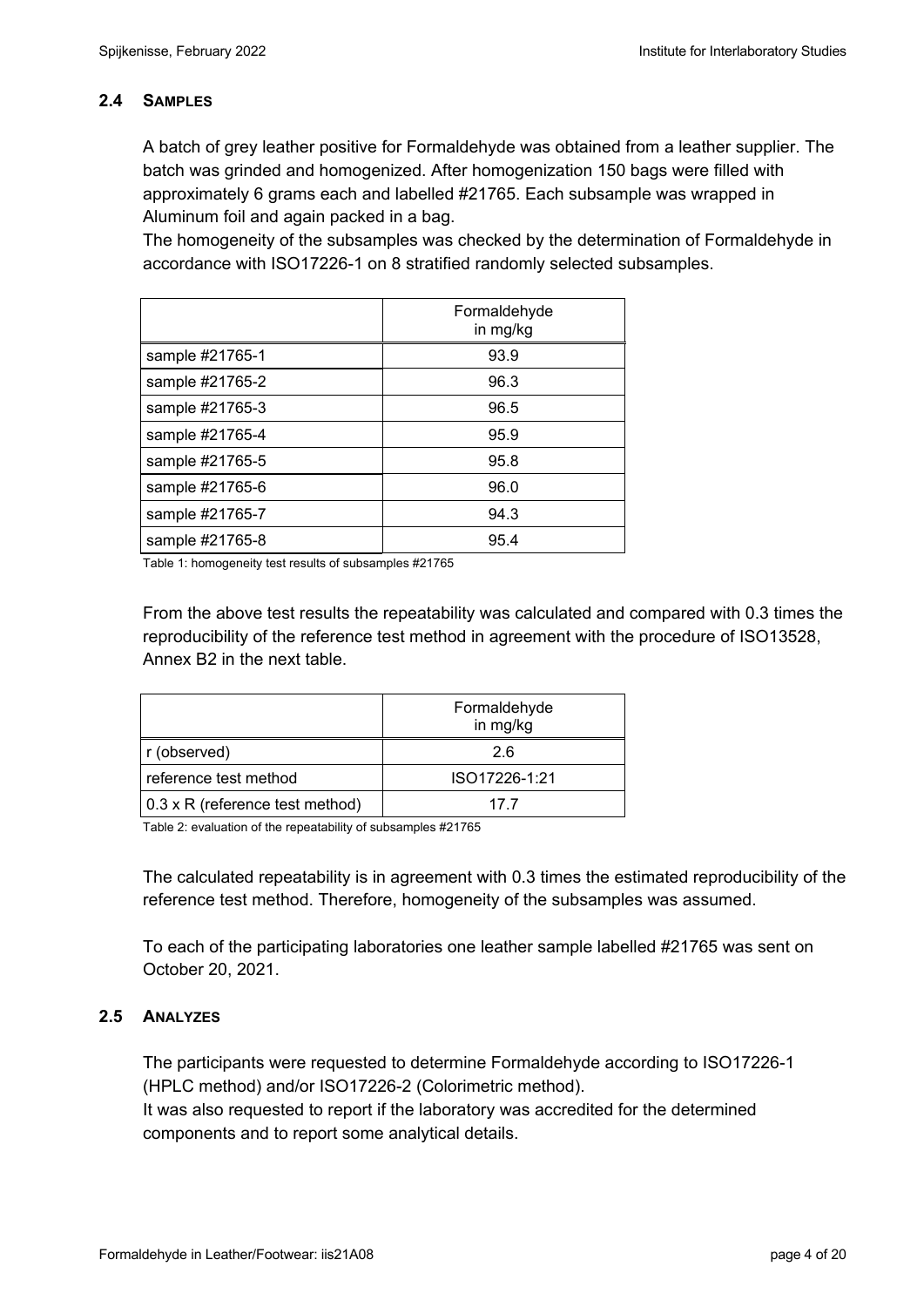It was explicitly requested to treat the sample as if it was a routine sample and to report the test results using the indicated units on the report form and not to round the test results, but report as much significant figures as possible. It was also requested not to report 'less than' test results, which are above the detection limit, because such test results cannot be used for meaningful statistical evaluations.

To get comparable test results a detailed report form and a letter of instructions are prepared. On the report form the reporting units are given as well as the reference test method (when applicable) that will be used during the evaluation. The detailed report form and the letter of instructions are both made available on the data entry portal www.kpmd.co.uk/sgs-iis-cts. The participating laboratories are also requested to confirm the sample receipt on this data entry portal. The letter of instructions can also be downloaded from the iis website www.iisnl.com.

### **3 RESULTS**

During five weeks after sample dispatch, the test results of the individual laboratories were gathered via the data entry portal www.kpmd.co.uk/sgs-iis-cts/. The reported test results are tabulated per determination in appendix 1 of this report. The laboratories are presented by their code numbers.

Directly after the deadline, a reminder was sent to those laboratories that had not reported test results at that moment. Shortly after the deadline, the available test results were screened for suspect data. A test result was called suspect in case the Huber Elimination Rule (a robust outlier test) found it to be an outlier. The laboratories that produced these suspect data were asked to check the reported test results (no reanalyzes). Additional or corrected test results are used for data analysis and the original test results are placed under 'Remarks' in the test result tables in appendix 1. Test results that came in after the deadline were not taken into account in this screening for suspect data and thus these participants were not requested for checks.

## **3.1 STATISTICS**

The protocol followed in the organization of this proficiency test was the one as described for proficiency testing in the report 'iis Interlaboratory Studies: Protocol for the Organisation, Statistics and Evaluation' of June 2018 (iis-protocol, version 3.5).

For the statistical evaluation the *unrounded* (when available) figures were used instead of the rounded test results. Test results reported as '<…' or '>…' were not used in the statistical evaluation.

First, the normality of the distribution of the various data sets per determination was checked by means of the Lilliefors-test, a variant of the Kolmogorov-Smirnov test and by the calculation of skewness and kurtosis. Evaluation of the three normality indicators in combination with the visual evaluation of the graphic Kernel density plot, lead to judgement of the normality being either 'unknown', 'OK', 'suspect' or 'not OK'. After removal of outliers, this check was repeated. If a data set does not have a normal distribution, the (results of the) statistical evaluation should be used with due care.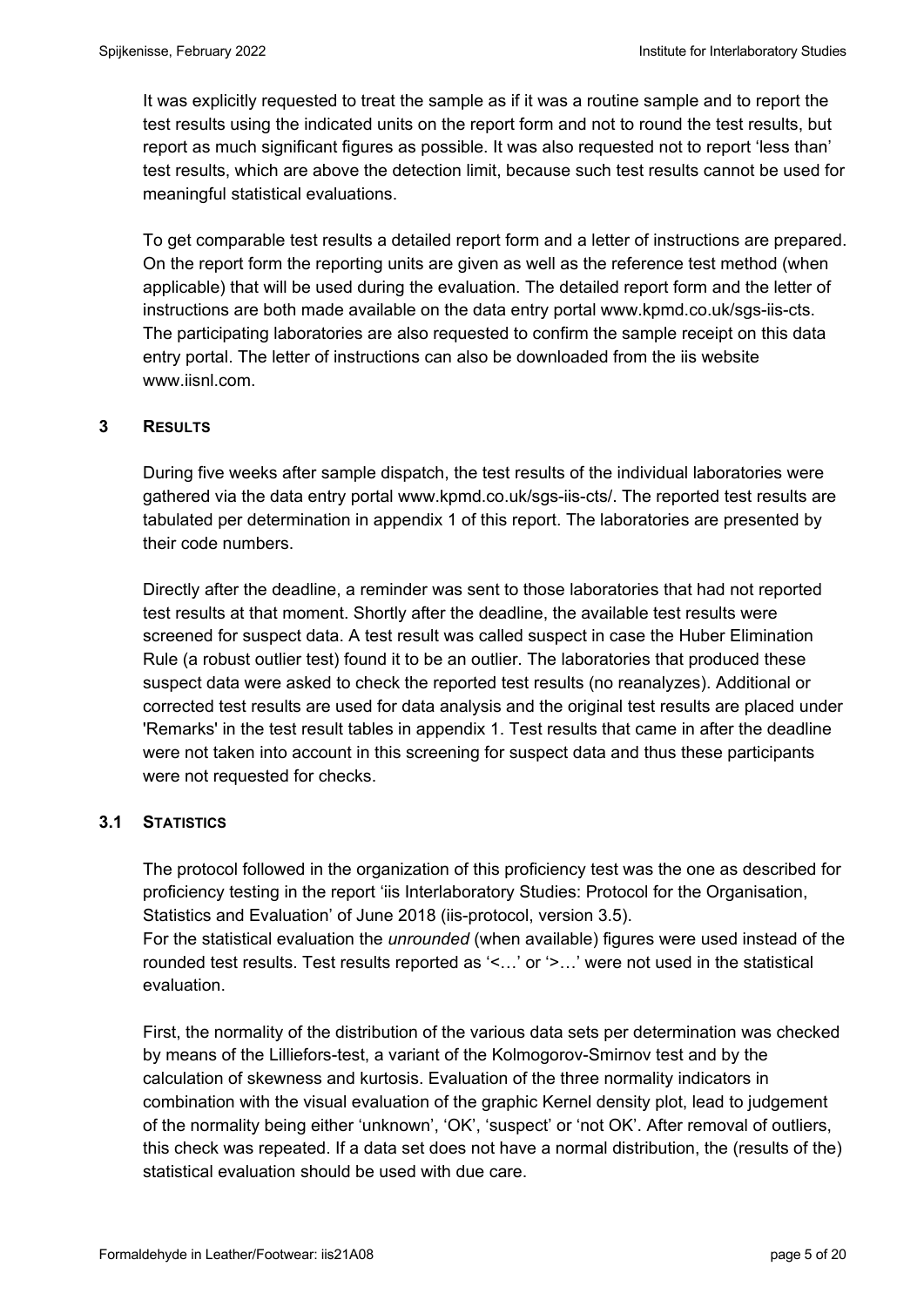The assigned value is determined by consensus based on the test results of the group of participants after rejection of the statistical outliers and/or suspect data.

According to ISO13528 all (original received or corrected) test results per determination were submitted to outlier tests. In the iis procedure for proficiency tests, outliers are detected prior to calculation of the mean, standard deviation and reproducibility. For small data sets, Dixon (up to 20 test results) or Grubbs (up to 40 test results) outlier tests can be used. For larger data sets (above 20 test results) Rosner's outlier test can be used. Outliers are marked by  $D(0.01)$  for the Dixon's test, by  $G(0.01)$  or  $DG(0.01)$  for the Grubbs' test and by  $R(0.01)$  for the Rosner's test. Stragglers are marked by D(0.05) for the Dixon's test, by G(0.05) or DG(0.05) for the Grubbs' test and by R(0.05) for the Rosner's test. Both outliers and stragglers were not included in the calculations of averages and standard deviations.

For each assigned value, the uncertainty was determined in accordance with ISO13528. Subsequently the calculated uncertainty was evaluated against the respective requirement based on the target reproducibility in accordance with ISO13528. In this PT, the criterion of ISO13528, paragraph 9.2.1. was met for all evaluated tests, therefore, the uncertainty of all assigned values may be negligible and need not be included in the PT report.

Finally, the reproducibilities were calculated from the standard deviations by multiplying them with a factor of 2.8.

### **3.2 GRAPHICS**

In order to visualize the data against the reproducibilities from literature, Gauss plots were made, using the sorted data for one determination (see appendix 1). On the Y-axis the reported test results are plotted. The corresponding laboratory numbers are on the X-axis.

The straight horizontal line presents the consensus value (a trimmed mean). The four striped lines, parallel to the consensus value line, are the +3s, +2s, -2s and -3s target reproducibility limits of the selected reference test method. Outliers and other data, which were excluded from the calculations, are represented as a cross. Accepted data are represented as a triangle.

Furthermore, Kernel Density Graphs were made. This is a method for producing a smooth density approximation to a set of data that avoids some problems associated with histograms. Also, a normal Gauss curve (dotted line) was projected over the Kernel Density Graph (smooth line) for reference. The Gauss curve is calculated from the consensus value and the corresponding standard deviation.

## **3.3 Z-SCORES**

To evaluate the performance of the participating laboratories the z-scores were calculated. As it was decided to evaluate the performance of the participants in this proficiency test (PT) against the literature requirements (derived from e.g. ISO test methods) the z-scores were calculated using a target standard deviation. This results in an evaluation independent of the variation of this interlaboratory study.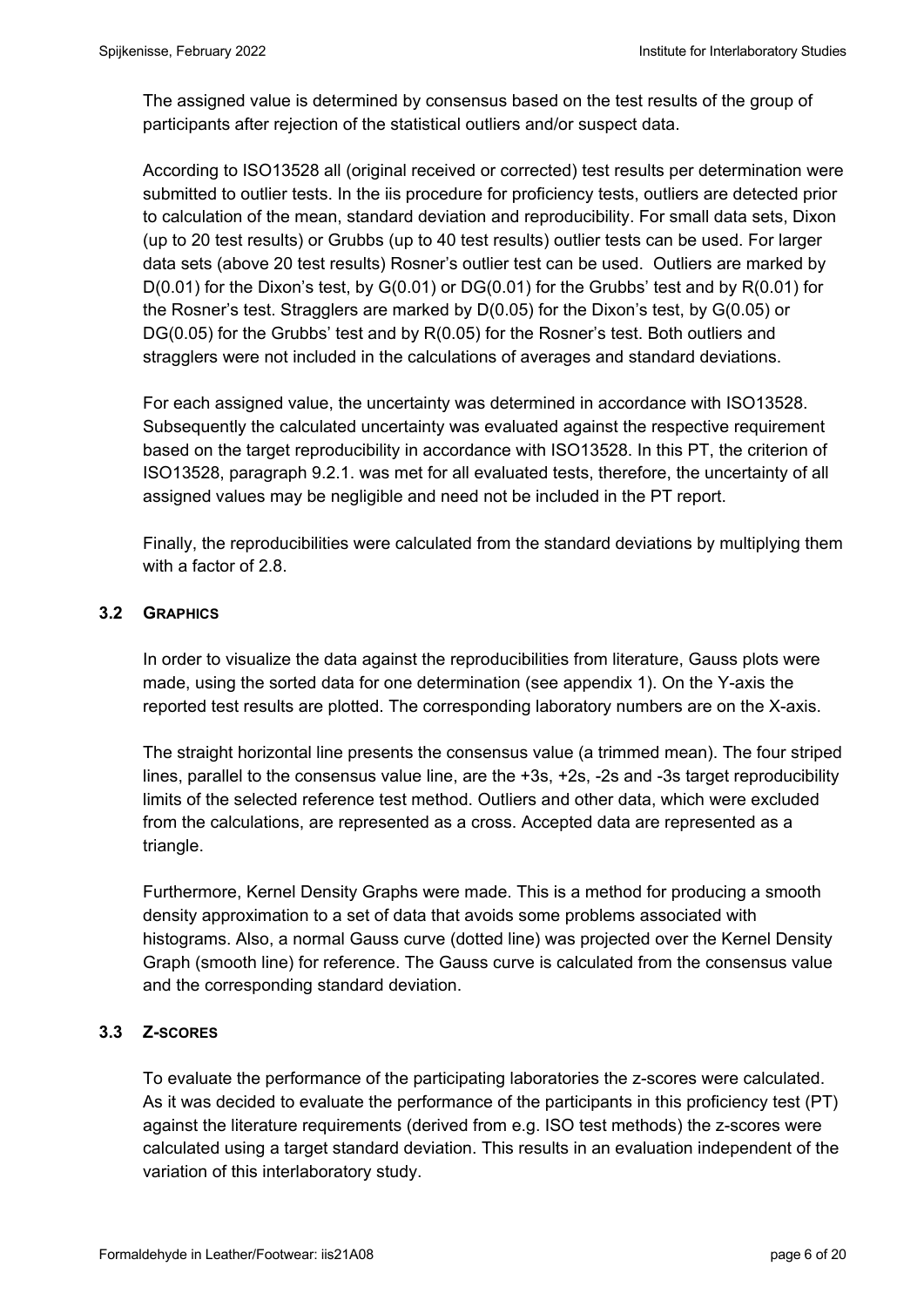The target standard deviation was calculated from the literature reproducibility by division with 2.8. In case no literature reproducibility was available, other target values were used, like Horwitz or an estimated reproducibility based on former iis proficiency tests. When a laboratory did use a test method with a reproducibility that is significantly different from the reproducibility of the reference test method used in this report, it is strongly advised to recalculate the z-score, while using the reproducibility of the actual test method used, this in order to evaluate whether the reported test result is fit-for-use.

The z-scores were calculated according to:

```
Z_{\text{target}} = (test result - average of PT) / target standard deviation
```
The  $z_{(target)}$  scores are listed in the test result tables in appendix 1.

Absolute values for z<2 are very common and absolute values for z>3 are very rare. Therefore, the usual interpretation of z-scores is as follows:

 $|z|$  < 1 good  $1 < |z| < 2$  satisfactory  $2 < |z| < 3$  questionable 3 < |z| unsatisfactory

### **4 EVALUATION**

In this proficiency test some problems were encountered with the dispatch of samples. Eight participants reported the test results after the final reporting date and four other participants were not able to report any test results. Not all participants were able to report all parameters requested.

In total 97 participants reported 140 numerical test results. Observed were 14 outlying test results, which is 10% of the numerical test results. In proficiency studies outlier percentages of 3% - 7.5% are quite normal.

Not all data sets proved to have a normal Gaussian distribution. These are referred to as "not OK" or "suspect". The statistical evaluation of these data sets should be used with due care, see also paragraph 3.1.

#### **4.1 EVALUATION PER TEST**

In this section the reported test results are discussed per test. The test methods which were used by the various laboratories were taken into account for explaining the observed differences when possible and applicable. These test methods are also in the tables together with the original data in appendix 1. The abbreviations used in these tables are explained in appendix 4.

Test methods ISO17226-1 and ISO17226-2 are considered to be the official test methods for the determination of Formaldehyde in Leather/Footwear. Therefore, the target reproducibilities were estimated from the reproducibility data as mentioned in the annexes of ISO17226-1 and ISO17226-2.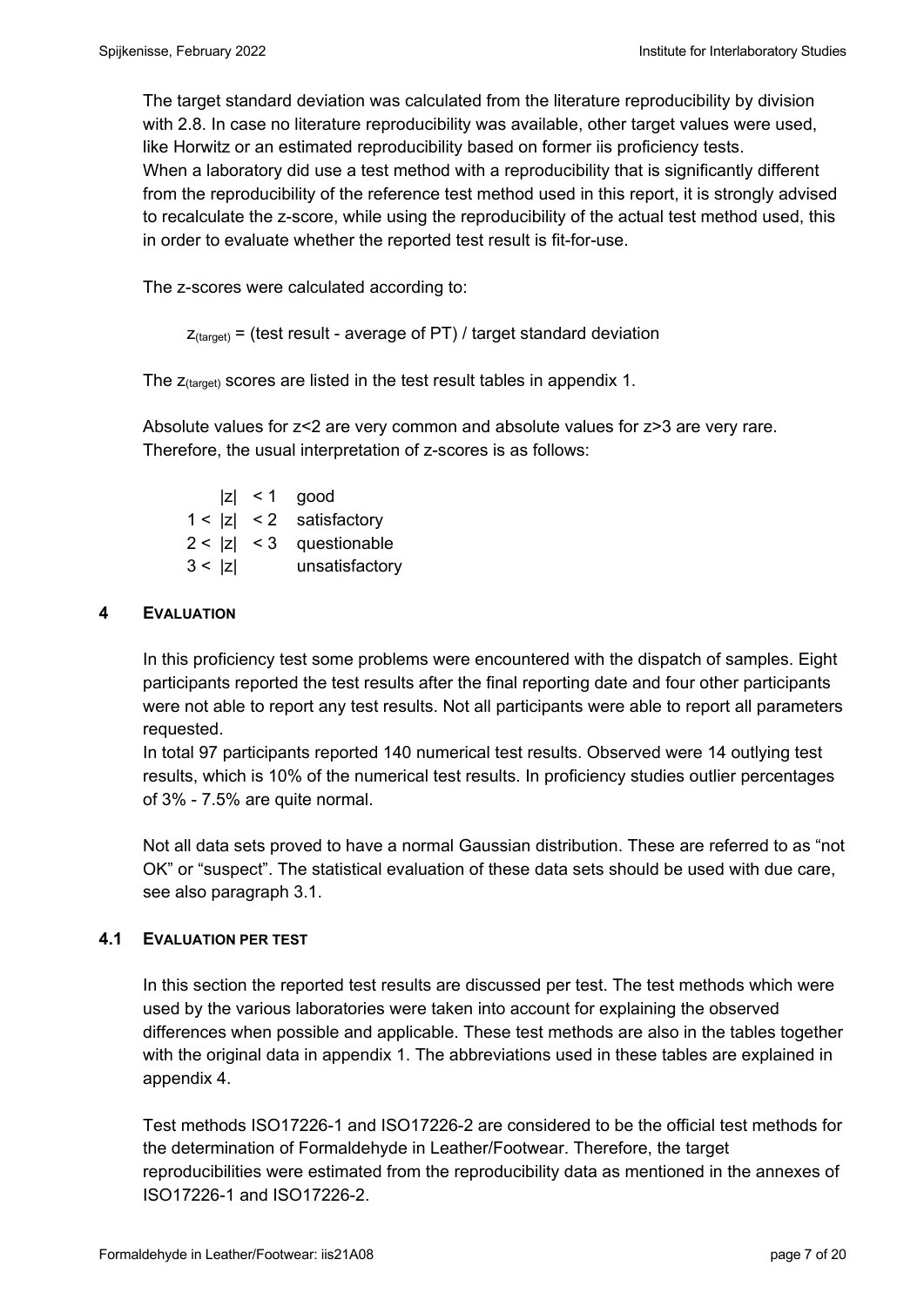In 2021 a new version of ISO17226-1 was published in which the execution of the test is different from earlier versions. Therefore, it was decided to request the test method version of the participants and to evaluate the participants that performed ISO17226-1 version 2018 or 2008 separately from ISO17226-1 version 2021, see also discussion in paragraph 5. The precision data for ISO17226-1 version 2008 and 2018 are the same and have been updated in the 2021 version. For previous iis PTs the precision data of the 2008/2018 versions were estimated from an equation based on the given data in ISO17226-1 version 2008/2018. The precision data given in the 2021 version the given standard deviations do not show a strong dependency to the concentration but is not entirely neglectable. Therefore, it was decided that the given standard deviations mentioned in Annex A of ISO17226-1:21 was divided by the corresponding concentration to give a relative standard deviation (RSD). The average RSD is 22% and multiplied by 2.8 to obtain an estimation for the reproducibility of ISO17226-1:21.

Formaldehyde content (HPLC): It was decided to evaluate the test results of ISO17226-1

version 2021 separately from the older versions. The test results of laboratories that did not report the test method version were kept in the data set of the 2021 version but were excluded in the statistical evaluation. This determination may be problematic for some laboratories. For the group that performed ISO17226-1 version 2021: eight statistical outliers were observed and twenty other test results were excluded. The calculated reproducibility after rejection of the suspect data is in agreement with the estimated requirements of ISO17226-1:21. For the group that performed ISO17226-1 version 2008 or 2018: one statistical outlier was observed. The calculated reproducibility after rejection of the statistical outlier is in agreement with the estimated requirements of IS17226-1:18.

Formaldehyde content (Colorimetric): This determination was not problematic. Five statistical outliers were observed. The calculated reproducibility after rejection of the statistical outliers is in agreement with the estimated requirements of ISO17226-2:18.

#### **4.2 PERFORMANCE EVALUATION FOR THE GROUP OF LABORATORIES**

A comparison has been made between the reproducibility as declared by the reference test method and the reproducibility as found for the group of participating laboratories. The number of significant results, the average, the calculated reproducibility (2.8 \* standard deviation) and the target reproducibility derived from reference test methods (in casu ISO test methods) are presented in the next table.

| Component                            | unit  | n  | average | $2.8 * sd$ | R(lit) |
|--------------------------------------|-------|----|---------|------------|--------|
| Formaldehyde (HPLC) ISO17226-1:21    | mg/kg | 42 | 39.4    | 15.2       | 24.3   |
| Formaldehyde (HPLC) ISO17226-1:08/18 | mg/kg |    | 68.1    | 7.9        | 41.0   |
| Formaldehyde (Colorimetric)          | mg/kg | 57 | 41.6    | 9.8        | 11.3   |

Table 3: reproducibilities of tests on sample #21765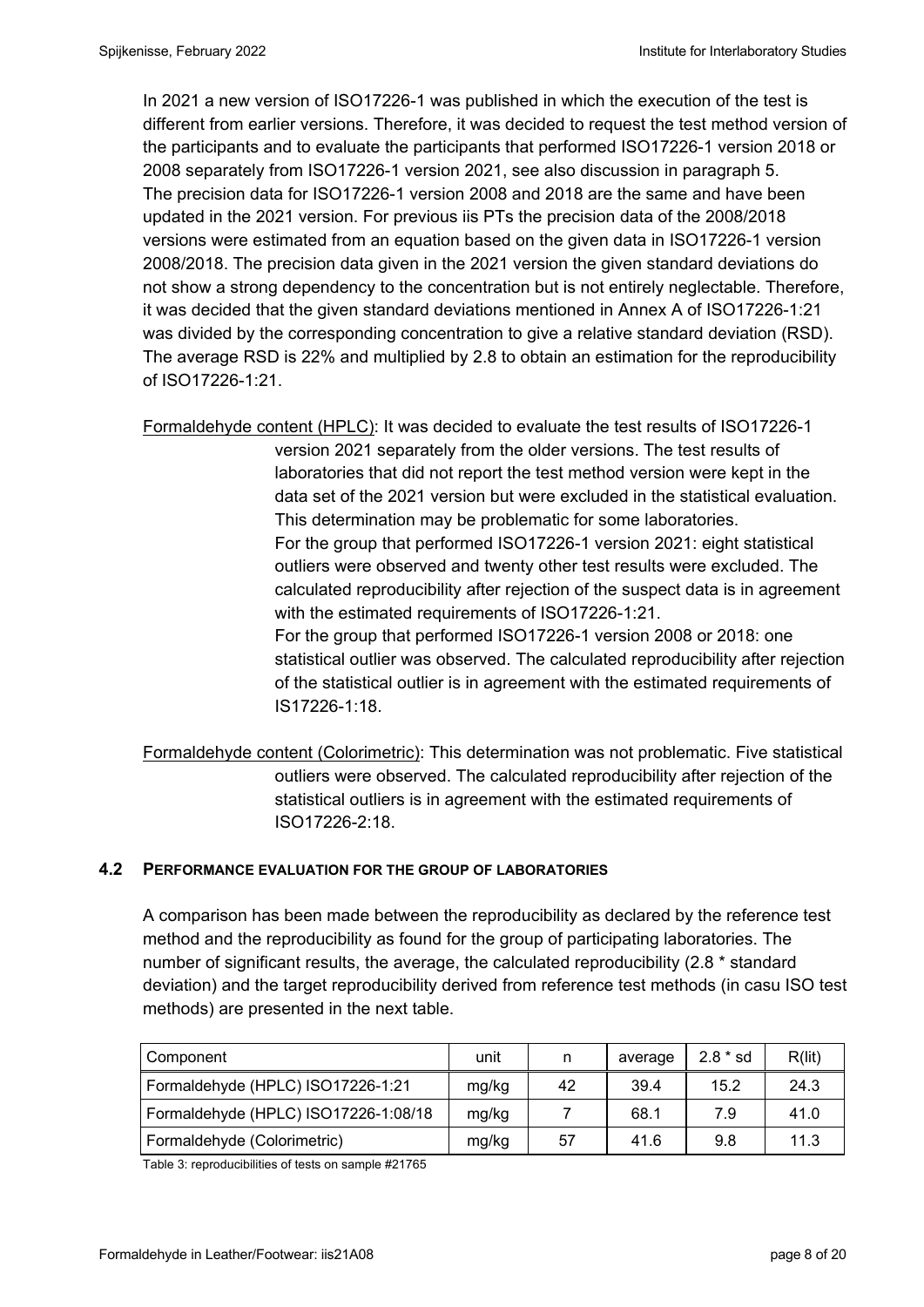Without further statistical calculations, it can be concluded that for all tests there is a good compliance of the group of participants with the reference test methods.

#### **4.3 COMPARISON OF THE PROFICIENCY TEST OF NOVEMBER 2021 WITH PREVIOUS PTS**

|                                    | November<br>2021 | November<br>2020 | November<br>2019 | November<br>2018 | November<br>2017 |
|------------------------------------|------------------|------------------|------------------|------------------|------------------|
| Number of reporting laboratories   | 97               | 106              | 136              | 114              | 102              |
| Number of test results             | 140              | 356              | 441              | 396              | 378              |
| Number of statistical outliers     | 14               | 14               | 17               | 12               | 16               |
| Percentage of statistical outliers | 10%              | 3.9%             | 3.9%             | 3.0%             | 4.2%             |

Table 4: comparison with previous proficiency tests

In proficiency tests, outlier percentages of 3% - 7.5% are quite normal.

The performance of the determinations of the proficiency test was compared expressed as relative standard deviation (RSD) of the PTs, see next table.

| Component                     | November<br>2021 | November<br>2020 | November<br>2019 | 2013-2018 | Target     |
|-------------------------------|------------------|------------------|------------------|-----------|------------|
| Formaldehyde (HPLC) 2021      | 14%              | n.a.             | n.a.             | n.a.      | 22%        |
| Formaldehyde (HPLC) 2018/2008 | 4%               | 12%              | 12%              | $9 - 30%$ | 13-25%     |
| Formaldehyde (Colorimetric)   | 8%               | 8%               | 8%               | 17-39%    | $11 - 22%$ |

Table 5: development of the uncertainties over the years

The uncertainties for the 2021 PT are equal or smaller to the uncertainties of the PT of 2020 for the HPLC and Colorimetric determinations of Formaldehyde in Leather/Footwear. Both determinations meet again the estimated targets from the reference test methods.

#### **4.4 EVALUATION OF THE ANALYTICAL DETAILS**

The reported details of the analytical test methods are listed in appendix 2.

About 90% of the reporting laboratories reported to be accredited for the determination of Formaldehyde in Leather/Footwear. And approximately 70% of the reporting laboratories used 2 grams as intake as prescribed in ISO17226.

As the majority of the group follow the same analytical procedures no separate statistical analysis has been performed.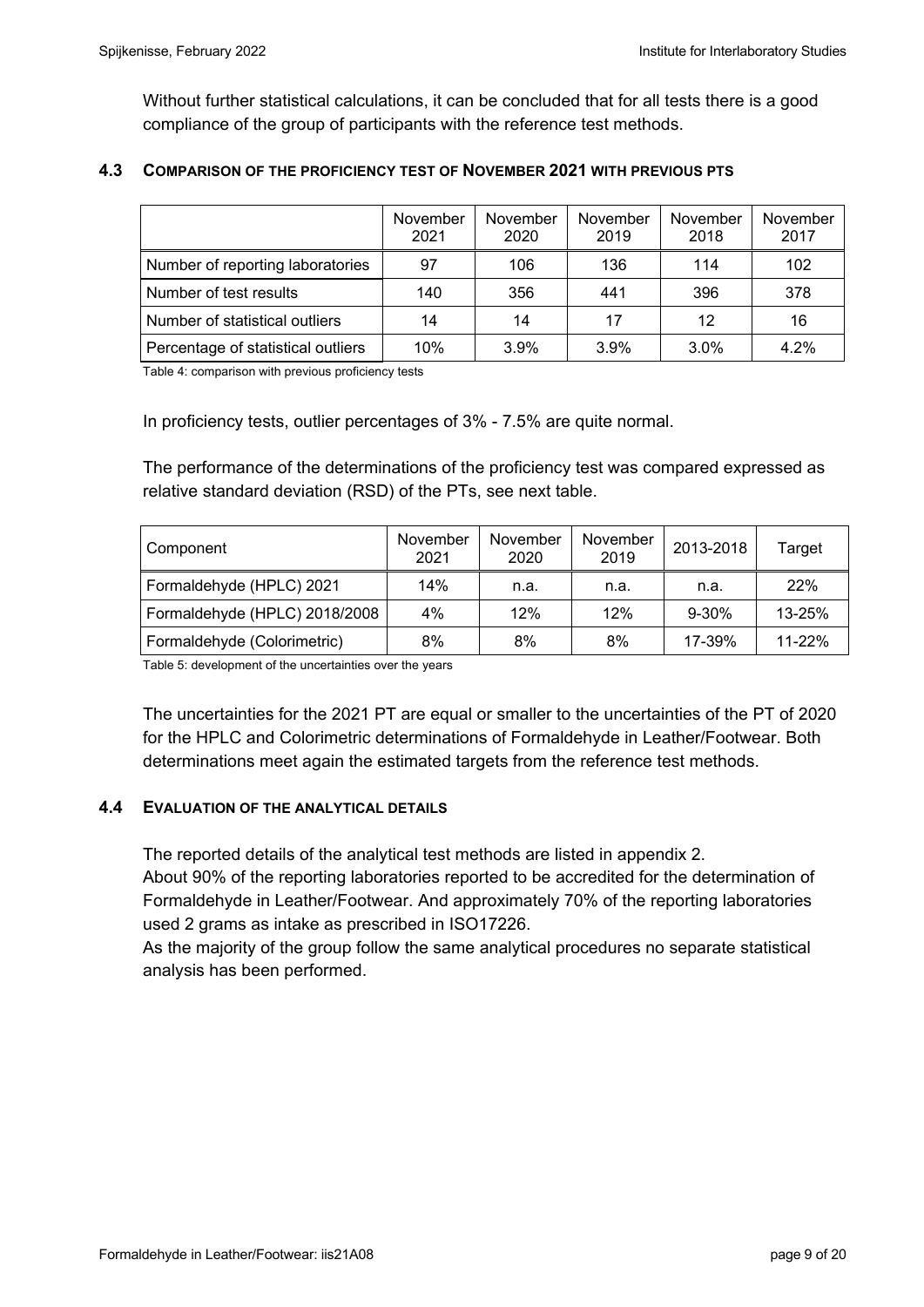## **5 DISCUSSION**

Difference of test method version for ISO17226-1 (HPLC) and impact on evaluation The version of ISO17226-2 (Colorimetric) did not change, but in 2021 a new version of ISO17226-1 (HPLC) was published. The procedure in this version has an added step in the derivatization with Dinitrophenylhydrazine (DNPH). After adding the leather and reagents in the 10 mL volumetric flask it should be placed in a water bath at 50°C for 180 minutes before filing the flask to the mark with water and follow the procedure as it was in the earlier version. This additional step appeared to influence the final test result and may deviate from the test results that are obtained when using the 2008/2018 version.

After the PT was closed and a first assessment was made of the reported test results, one large group and two smaller groups of test results appeared to be present (see black line in the graph below).



In general in iis PTs request the test method used and not the method version. Only a few laboratories reported the version of the test method as a remark. Therefore, iis decided to request the version of ISO17226-1 by email from all participants after closure of the PT. In total 59 participants reported the version of the test method that was used. Eight participants reported to have used ISO17226-1:08 or ISO17226-1:18 and fifty-one participants reported to have used ISO17226-1:21. Twenty participants did not answer the request. It appeared that the test results based on ISO17226-1 version 2018 or 2008 were all in the group with the higher test results. From the test results based on ISO17226-1 version 2021 the majority was in the group with the lower test results. It was decided by iis to evaluate the group that reported ISO17226-1 version 2018 and 2008 separately and to evaluate the other test results as one group. The test results of the participants that did not answered which test method version was used were put in the 2021 group but excluded from the statistical evaluation.

Although only 8 laboratories reported to have used the older versions of ISO17226-1, it appears that the new version of this test method with the amended procedures gives lower test results than the older versions.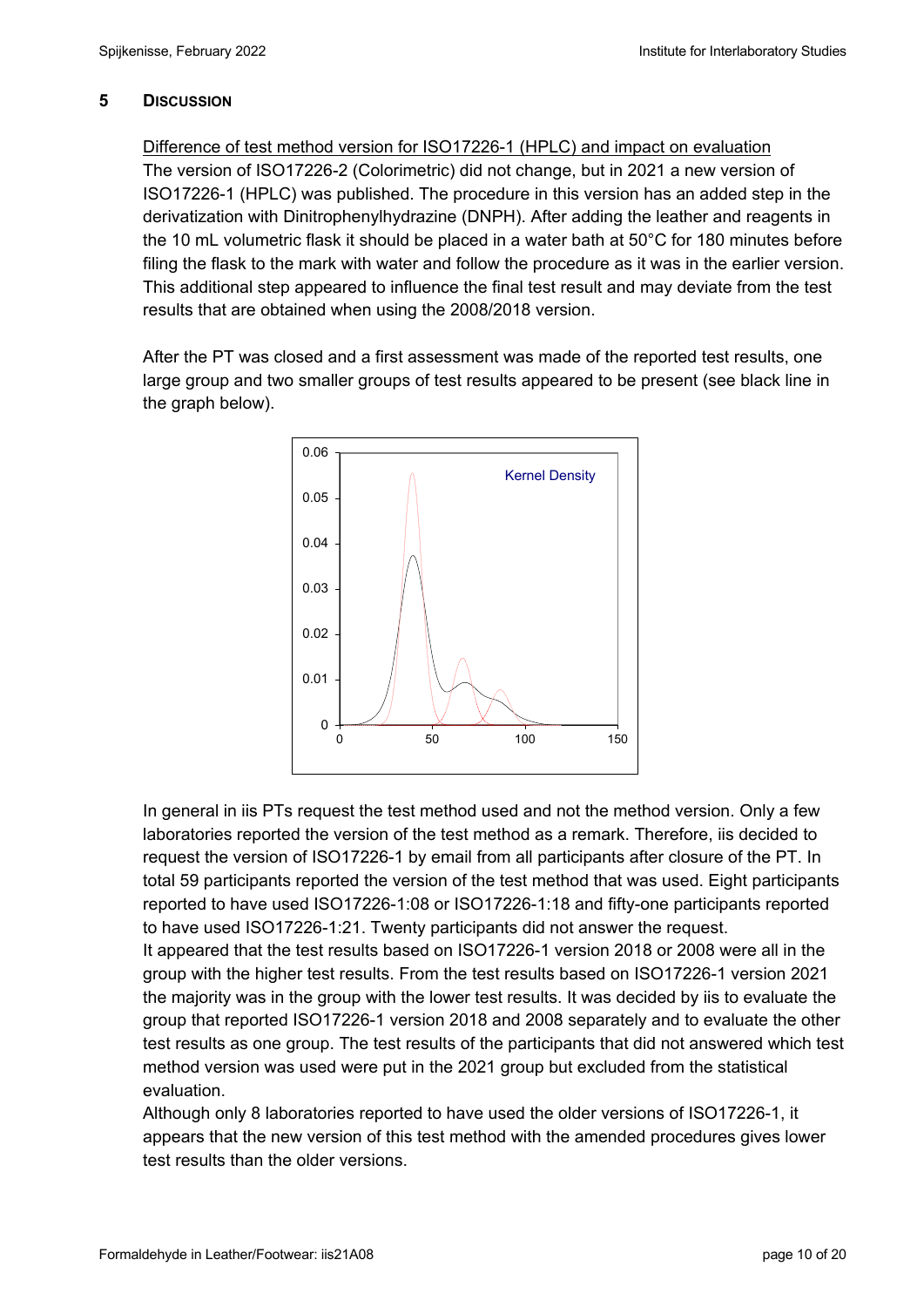## Difference in test results for ISO17226-1 and ISO17226-2

The Formaldehyde test method ISO17226 part 1 and part 2 describe both the determination of the Formaldehyde content by extraction of the Formaldehyde from Leather with a detergent solution. The difference between both parts is the method of quantification. Quantification of the Formaldehyde in part 1 is done by HPLC and in part 2 by Colorimetric analysis. Part 1 is specific for Formaldehyde alone and part 2 measures a color solution and is more sensitive for interferences of other substances. Therefore, in theory, the test results from part 2 could be higher on average than the test results from part 1. Remarkably, this is not observed in sample #21765 for the version of part one of 2008/2018. However, the group using ISO17226-1:21 give an average result which is in line to the average result of the group performing ISO17226-2:18.

## Sample #21765 compared to Formaldehyde limits

When the test results of this interlaboratory study were compared to the Standard "Limit of Harmful Matters in Leather" of the Chinese Leather Industry Committee Organization: GB20400-2006 and Oeko-Tex Standard 100 (see table 6), it may be noticed that not all participants would make identical decisions about the acceptability of the Leather.

|                          | Category A<br>Products for babies:<br>underclothes, bedding, etc | Category B<br>Products with <b>Direct</b> skin<br>contact | Category C<br><b>Products Without direct</b><br>skin contact |
|--------------------------|------------------------------------------------------------------|-----------------------------------------------------------|--------------------------------------------------------------|
|                          |                                                                  |                                                           |                                                              |
| Formaldehyde<br>in mg/kg | $20$                                                             | < 75                                                      | $300$                                                        |

Table 6: summary of limits from Standard GB20400:2006 and Oeko-Tex 100

When comparing the test results to the limits mentioned in table 6 all reporting laboratories would reject this sample for category A except one. For category B not all reporting laboratories would make the same decision about accepting or rejecting this sample. All of the reporting laboratories would accept this sample for category C.

## **6** CONCLUSION

The variation observed for the determinations in this interlaboratory study can be caused by the pretreatment by the laboratories of the sample and/or by the performance of the analysis. Consequently, the reproducibility cannot be improved by only one change in the analysis. Each laboratory has to evaluate its performance in this study and make decisions about necessary corrective actions. Therefore, participation on a regular basis in this scheme could be helpful to improve the performance and thus increase of the quality of the analytical results.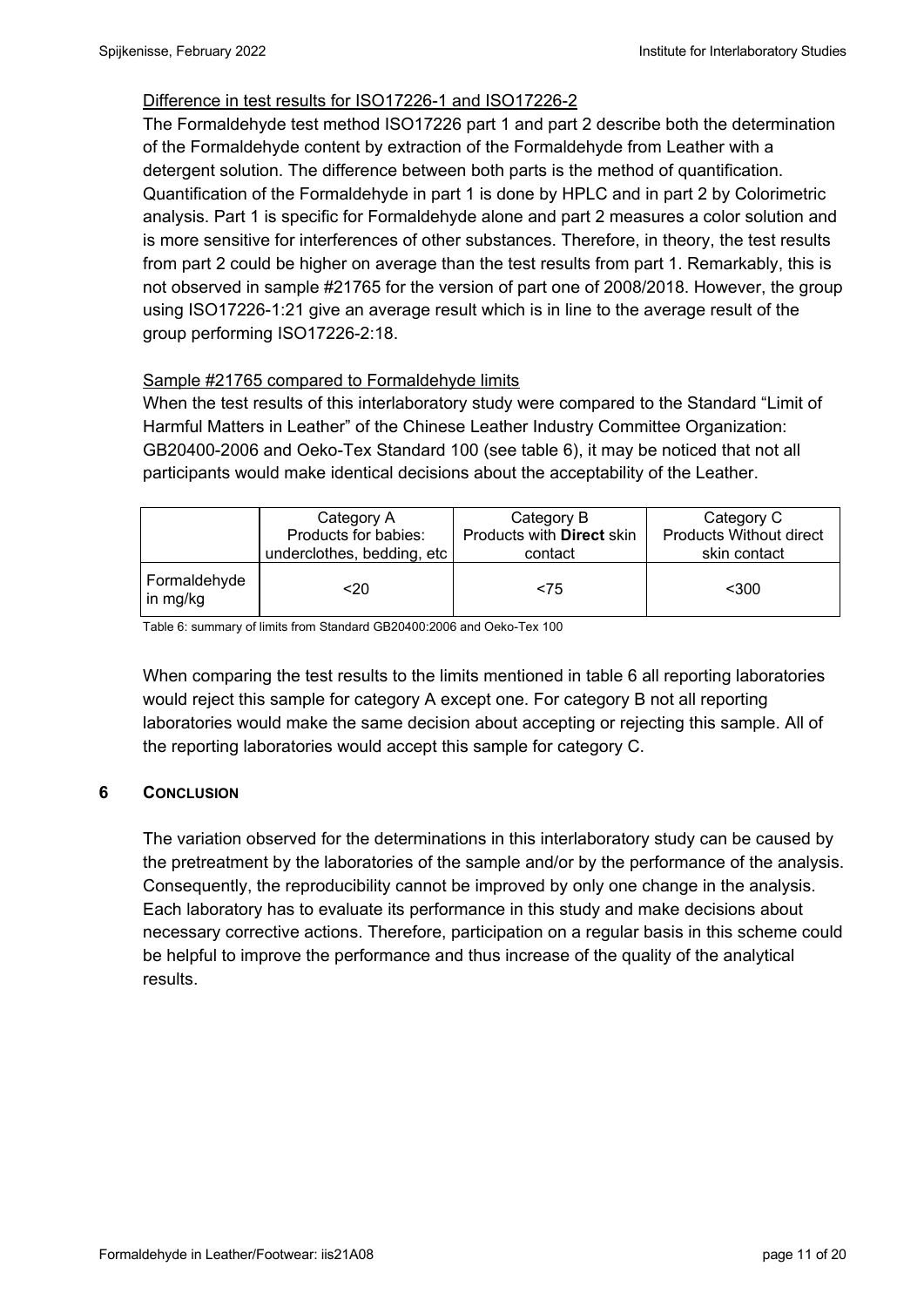#### **APPENDIX 1**

Determination of Formaldehyde (HPLC) ISO17226-1:21 on sample #21765; results in mg/kg

| lab          | method                             | value          | mark     | z(targ)            | remarks |
|--------------|------------------------------------|----------------|----------|--------------------|---------|
| 110          |                                    | -----          |          |                    |         |
| 210          | ISO17226-1                         | 40.75          | Ex       | 0.15               |         |
| 339          |                                    | -----          |          | -----              |         |
| 362          |                                    | -----          | Ex       |                    |         |
| 623          | ISO17226-1                         | 36.80          |          | $-0.30$<br>$-0.19$ |         |
| 840          | ISO17226-1:2021                    | 37.8           |          | $-0.23$            |         |
| 841          | ISO17226-1:2021                    | 37.4           |          |                    |         |
| 2115         | ISO17226-1                         | 40.3           | Ex       | 0.10               |         |
| 2129         |                                    | -----          |          | -----              |         |
| 2132         | ISO17226-1:2021                    | 40.0722        |          | 0.07               |         |
| 2139         |                                    | -----          |          | -----              |         |
| 2165         | ISO17226-1:2021                    | 39.4           |          | 0.00               |         |
| 2166         |                                    | -----<br>69.30 |          | -----              |         |
| 2247         | ISO17226-1:2021                    |                | R(0.01)  | 3.44               |         |
| 2250         | ISO17226-1:2021<br>ISO17226-1:2021 | 86.2           | R(0.01)  | 5.39               |         |
| 2256         |                                    | 79.07          | R(0.01)  | 4.57               |         |
| 2265<br>2273 |                                    | -----<br>----- |          | -----<br>-----     |         |
|              |                                    | 42             |          |                    |         |
| 2289<br>2290 | ISO17226-1:2021<br>ISO17226-1:2021 | 37.8           |          | 0.30<br>$-0.19$    |         |
| 2293         |                                    | -----          |          | -----              |         |
| 2301         | ISO17226-1:2021                    | 69.82          | R(0.01)  | 3.50               |         |
| 2310         | ISO17226-1:2021                    | 36.1           |          | $-0.38$            |         |
|              |                                    |                |          |                    |         |
| 2311<br>2330 | ISO17226-1:2021                    | 36.70<br>----- |          | $-0.31$<br>-----   |         |
| 2347         |                                    | 44.4           |          |                    |         |
| 2350         | ISO17226-1:2021<br>ISO17226-1:2021 | 41.97          |          | 0.57<br>0.29       |         |
| 2352         |                                    | 42.6           |          |                    |         |
| 2357         | ISO17226-1:2021                    | -----          |          | 0.37<br>-----      |         |
| 2358         | ISO17226-1:2021                    | 37.45          |          | $-0.23$            |         |
|              |                                    | 44             |          | 0.53               |         |
| 2363         | ISO17226-1:2021                    | 41.30          |          | 0.22               |         |
| 2365<br>2366 | ISO17226-1<br>ISO17226-1           | 42             | ex<br>ex | 0.30               |         |
| 2369         | ISO17226-1                         | 43.4           |          | 0.46               |         |
| 2370         | ISO17226-1:2021                    | 40.02          | ex       | 0.07               |         |
| 2372         | ISO17226-1:2021                    | 39.849         |          | 0.05               |         |
| 2374         | ISO17226-1                         | 42.43          | ex       | 0.35               |         |
| 2375         | ISO17226-1:2021                    | 36.0           |          | $-0.39$            |         |
| 2378         | ISO17226-1                         | 43.0           | ex       | 0.41               |         |
| 2379         | ISO17226-1                         | 50.74          | ex       | 1.30               |         |
| 2380         | ISO17226-1:2021                    | 41.6           |          | 0.25               |         |
| 2381         | ISO17226-1                         | Out Cap        |          | -----              |         |
| 2386         | ISO17226-1:2021                    | 38.73          |          | $-0.08$            |         |
| 2390         | ISO17226-1:2021                    | 64.69          | R(0.01)  | 2.91               |         |
| 2410         |                                    | -----          |          |                    |         |
| 2449         |                                    | -----          |          | -----              |         |
| 2453         | ISO17226-1:2021                    | 30.39          |          | $-1.04$            |         |
| 2455         | ISO17226                           | 86.13          | ex       | 5.39               |         |
| 2459         | ISO17226-1:2021                    | 80.15          | R(0.01)  | 4.70               |         |
| 2460         |                                    | -----          |          | -----              |         |
| 2489         | ISO17226-1:2021                    | 42.17          |          | 0.32               |         |
| 2495         | ISO17226-1                         | 56.70          | ex       | 1.99               |         |
| 2501         | ISO17226-1:2021                    | 41.21          |          | 0.21               |         |
| 2511         | ISO17226-1:2021                    | 38.8           |          | $-0.07$            |         |
| 2531         | ISO17226-1:2021                    | 38.03          |          | $-0.16$            |         |
| 2532         | ISO17226-1:2021                    | 59.2           |          | 2.28               |         |
| 2553         |                                    | -----          |          | -----              |         |
| 2561         |                                    | -----          |          | -----              |         |
| 2562         | In house                           | 38.06          | ex       | -0.16              |         |
| 2573         |                                    | -----          |          | -----              |         |
| 2582         |                                    | -----          |          | -----              |         |
| 2590         | ISO17226-1:2021                    | 38.472         |          | $-0.11$            |         |
| 2591         | ISO17226-1                         | 61.50          | еx       | 2.55               |         |
| 2609         | ISO17226-1                         | 37.75          | ex       | -0.19              |         |
| 2612         |                                    | -----          |          | -----              |         |
| 2639         |                                    | -----          |          |                    |         |
| 2650         |                                    | -----          |          | -----              |         |
| 2666         | ISO17226-1                         | 100.02         | ex       | 6.99               |         |
| 2674         | ISO17226-1:2021                    | 41.2           |          | 0.20               |         |
| 2695         | ISO17226-1:2021                    | 36.000         |          | $-0.39$            |         |
| 2703         |                                    | -----          |          | -----              |         |
| 2711         | ISO17226-1:2021                    | 33.2           |          | $-0.72$            |         |
| 2727         |                                    | -----          |          |                    |         |
| 2734         | ISO17226-1:2021                    | 37.32          |          | $-0.24$            |         |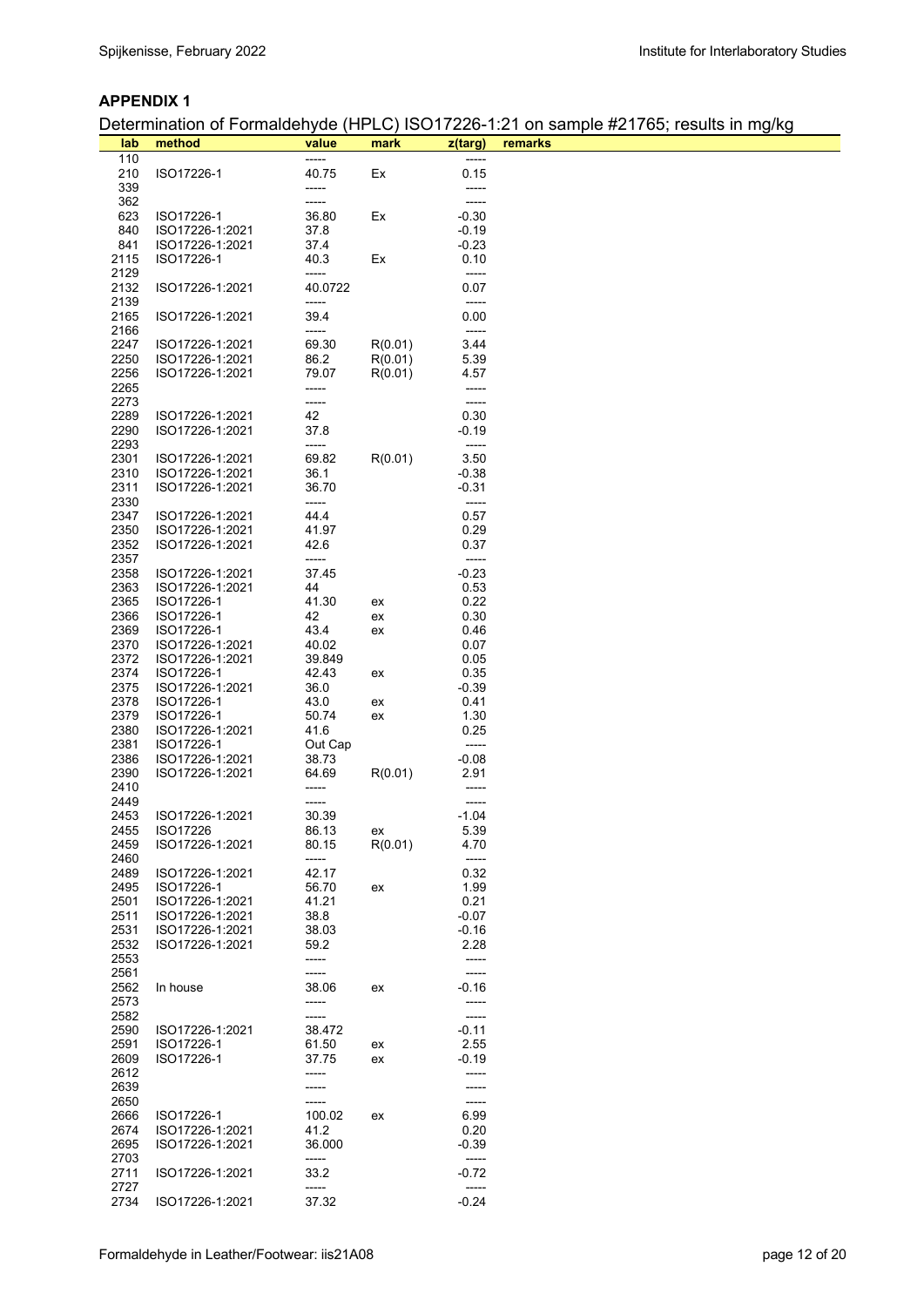| lab  | method                 | value       | mark        | z(targ) | remarks |  |
|------|------------------------|-------------|-------------|---------|---------|--|
| 2737 | ISO17226-1:2021        | 45.12       |             | 0.66    |         |  |
| 2765 | ISO17226-1:2021        | 21.7        | R(0.01)     | $-2.04$ |         |  |
| 2789 | ISO17226-1:2021        | 38.87       |             | $-0.06$ |         |  |
| 2806 | ISO17226-1:2021        | 54.3        |             | 1.72    |         |  |
| 2826 | ISO17226-1:2021        | 40.2        |             | 0.09    |         |  |
| 2849 |                        | -----       |             | -----   |         |  |
| 2867 | ISO17226-1:2021        | 38.6        |             | $-0.10$ |         |  |
| 2904 | ISO17226-1:2021        | 34.13       |             | $-0.61$ |         |  |
| 2910 | ISO17226-1:2021        | 39.24       |             | $-0.02$ |         |  |
| 2953 | ISO17226-1:2021        | 89.12       | R(0.01)     | 5.73    |         |  |
| 2959 | ISO17226-1:2021        | 41          |             | 0.18    |         |  |
| 2966 | ISO17226-1             | 39.3        | ex          | $-0.01$ |         |  |
| 2967 | ISO17226-1:2021        | 38.20       |             | $-0.14$ |         |  |
| 2977 | ISO17226-1:2021        | 24.54       |             | $-1.72$ |         |  |
| 2985 |                        |             |             |         |         |  |
| 3116 |                        |             |             |         |         |  |
| 3146 |                        |             |             |         |         |  |
| 3154 |                        |             |             |         |         |  |
| 3160 |                        |             |             | -----   |         |  |
| 3172 | ISO17226-1             | 39.513      | ex          | 0.01    |         |  |
| 3176 | ISO17226-1:2021        | 33.63       |             | $-0.67$ |         |  |
| 3210 | In house               | 73.03       | ex          | 3.87    |         |  |
| 3214 | ISO17226-1:2021        | 38.10       |             | $-0.15$ |         |  |
| 3228 | ISO17226-1:2021        | 40          |             | 0.07    |         |  |
| 3230 |                        | -----       |             | -----   |         |  |
| 3248 | ISO17226-1             | 86.0227     | ex          | 5.37    |         |  |
| 3250 | ISO17226-1             | 49.0        | ex          | 1.10    |         |  |
|      |                        |             |             |         |         |  |
|      | normality              | not OK      |             |         |         |  |
|      | n                      | 42          |             |         |         |  |
|      | outliers               | $8 (+20ex)$ |             |         |         |  |
|      | mean $(n)$             | 39.424      |             |         |         |  |
|      | st. dev. (n)           | 5.4276      | $RSD = 14%$ |         |         |  |
|      | R(calc.)               | 15.197      |             |         |         |  |
|      | st.dev.(ISO17226-1:21) | 8.6733      |             |         |         |  |
|      | R(ISO17226-1:21)       | 24.285      |             |         |         |  |

ex = test result excluded for statistical calculations, as the year of the test method was not reported, see paragraph 4.1 and discussion



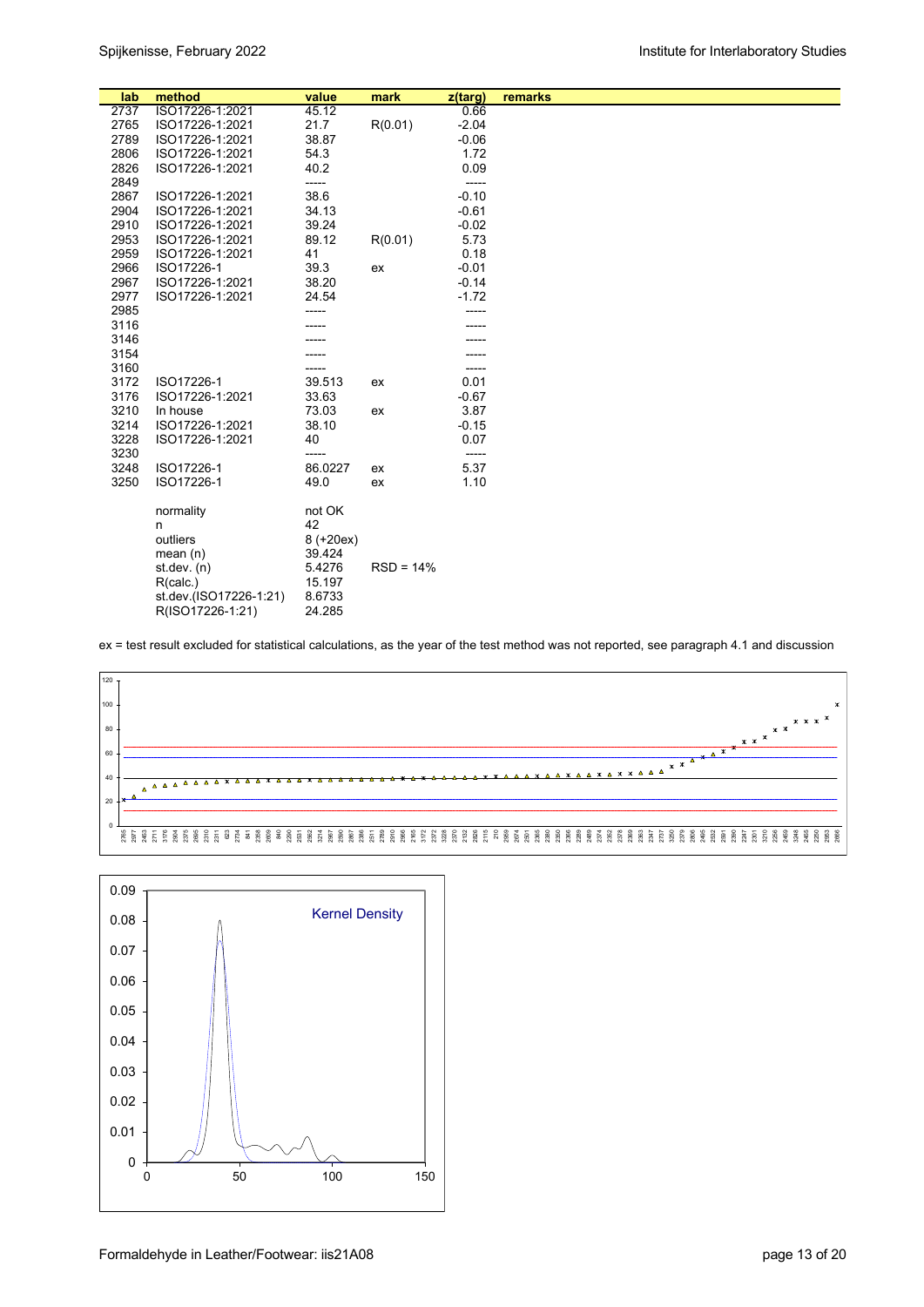# Determination of Formaldehyde (HPLC) ISO17226-1:18 on sample #21765; results in mg/kg

| lab          | method          | value          | mark    | z(targ)         | remarks |
|--------------|-----------------|----------------|---------|-----------------|---------|
| 110          |                 | -----          |         | $-----$         |         |
| 210          |                 | -----          |         | -----           |         |
| 339          |                 |                |         |                 |         |
| 362          |                 |                |         |                 |         |
| 623<br>840   |                 |                |         | ----            |         |
| 841          |                 |                |         | <br>-----       |         |
| 2115         |                 | -----          |         | -----           |         |
| 2129         | ISO17226-1:2008 | 65.125         |         | $-0.21$         |         |
| 2132         |                 | -----          |         | -----           |         |
| 2139         | ISO17226-1:2018 | 65.4           |         | $-0.19$         |         |
| 2165         |                 | -----          |         | -----           |         |
| 2166         |                 | -----          |         | -----           |         |
| 2247         |                 |                |         |                 |         |
| 2250         |                 |                |         | -----           |         |
| 2256         |                 |                |         |                 |         |
| 2265         |                 |                |         |                 |         |
| 2273         |                 |                |         |                 |         |
| 2289         |                 |                |         |                 |         |
| 2290         |                 |                |         | ---             |         |
| 2293         |                 |                |         |                 |         |
| 2301         |                 |                |         |                 |         |
| 2310<br>2311 |                 | -----          |         | ------<br>----- |         |
| 2330         | ISO17226-1:2018 | 73.43          |         | 0.36            |         |
| 2347         |                 | -----          |         | -----           |         |
| 2350         |                 | -----          |         | -----           |         |
| 2352         |                 |                |         |                 |         |
| 2357         |                 |                |         |                 |         |
| 2358         |                 |                |         |                 |         |
| 2363         |                 |                |         | ---             |         |
| 2365         |                 |                |         |                 |         |
| 2366         |                 |                |         |                 |         |
| 2369         |                 |                |         |                 |         |
| 2370         |                 |                |         | ----            |         |
| 2372         |                 |                |         |                 |         |
| 2374         |                 |                |         | ----            |         |
| 2375         |                 |                |         |                 |         |
| 2378         |                 |                |         |                 |         |
| 2379<br>2380 |                 |                |         |                 |         |
| 2381         |                 |                |         |                 |         |
| 2386         |                 |                |         |                 |         |
| 2390         |                 |                |         |                 |         |
| 2410         |                 |                |         | -----           |         |
| 2449         |                 | -----          |         | -----           |         |
| 2453         |                 |                |         | -----           |         |
| 2455         |                 | -----          |         | -----           |         |
| 2459         |                 |                |         |                 |         |
| 2460         |                 |                |         | ----            |         |
| 2489         |                 |                |         |                 |         |
| 2495         |                 |                |         | -----           |         |
| 2501         |                 |                |         |                 |         |
| 2511         |                 |                |         |                 |         |
| 2531         |                 |                |         |                 |         |
| 2532         |                 | ----           |         | -----           |         |
| 2553         |                 |                |         | -----           |         |
| 2561         | ISO17226-1:2019 | 67.95          |         | $-0.01$         |         |
| 2562<br>2573 |                 | -----          |         | -----           |         |
| 2582         |                 | -----<br>----- |         | -----<br>       |         |
| 2590         |                 |                |         |                 |         |
| 2591         |                 |                |         |                 |         |
| 2609         |                 |                |         |                 |         |
| 2612         |                 |                |         |                 |         |
| 2639         |                 |                |         |                 |         |
| 2650         |                 |                |         |                 |         |
| 2666         |                 |                |         |                 |         |
| 2674         |                 |                |         |                 |         |
| 2695         |                 |                |         | -----           |         |
| 2703         | ISO17226-1:2019 | 85.6           | G(0.01) | 1.19            |         |
| 2711         |                 | -----          |         | -----           |         |
| 2727         | ISO17226-1:2018 | 68.54          |         | 0.03            |         |
| 2734         |                 | -----          |         | $-----$         |         |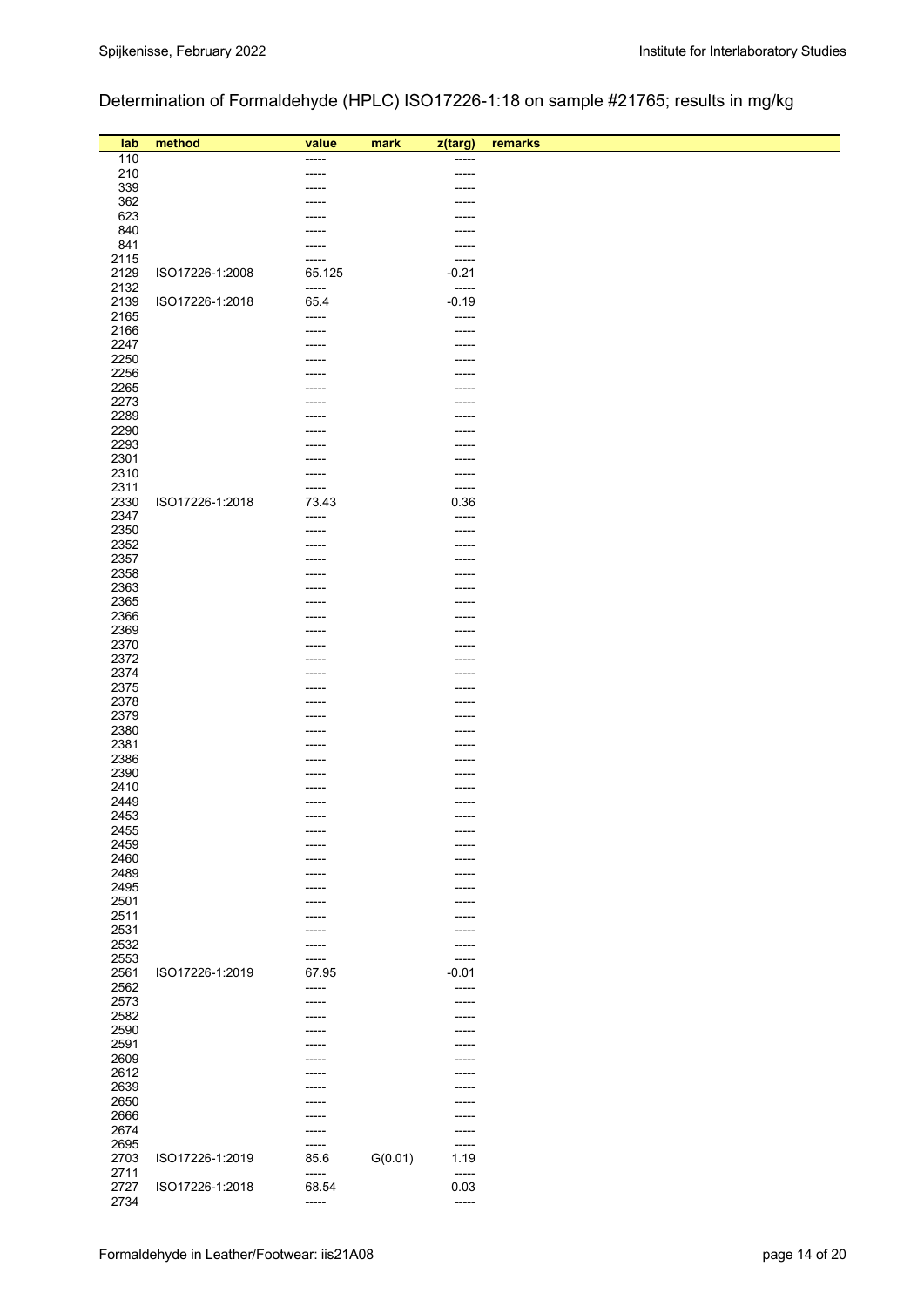| lab     | method                 | value   | mark       | z(targ) | remarks |
|---------|------------------------|---------|------------|---------|---------|
| 2737    |                        | -----   |            | -----   |         |
| 2765    |                        | -----   |            | -----   |         |
| 2789    |                        |         |            |         |         |
| 2806    |                        |         |            |         |         |
| 2826    |                        |         |            |         |         |
| 2849    |                        |         |            |         |         |
| 2867    |                        |         |            |         |         |
| 2904    |                        |         |            |         |         |
| 2910    |                        |         |            |         |         |
| 2953    |                        | ----    |            |         |         |
| 2959    |                        |         |            |         |         |
| 2966    |                        | ----    |            |         |         |
| 2967    |                        |         |            |         |         |
| 2977    |                        |         |            |         |         |
| 2985    |                        |         |            |         |         |
| 3116    |                        |         |            |         |         |
| 3146    |                        | -----   |            | -----   |         |
| 3154    | ISO17226-1:2019        | 67.14   |            | $-0.07$ |         |
| 3160    | ISO17226-1:2018        | 69.41   |            | 0.09    |         |
| 3172    |                        | -----   |            | -----   |         |
| 3176    |                        | ----    |            |         |         |
| 3210    |                        | ----    |            |         |         |
| 3214    |                        |         |            |         |         |
| 3228    |                        |         |            |         |         |
| 3230    |                        |         |            |         |         |
| 3248    |                        |         |            |         |         |
| 3250    |                        | -----   |            |         |         |
|         | normality              | unknown |            |         |         |
|         | $\mathsf{n}$           | 7       |            |         |         |
|         | outliers               | 1       |            |         |         |
|         | mean(n)                | 68.142  |            |         |         |
|         | st.dev. (n)            | 2.8104  | $RSD = 4%$ |         |         |
|         | R(calc.)               | 7.869   |            |         |         |
|         | st.dev.(ISO17226-1:18) | 14.6547 |            |         |         |
|         | R(ISO17226-1:18)       | 41.033  |            |         |         |
|         |                        |         |            |         |         |
|         |                        |         |            |         |         |
| 120     |                        |         |            |         |         |
| $100 -$ |                        |         |            |         |         |



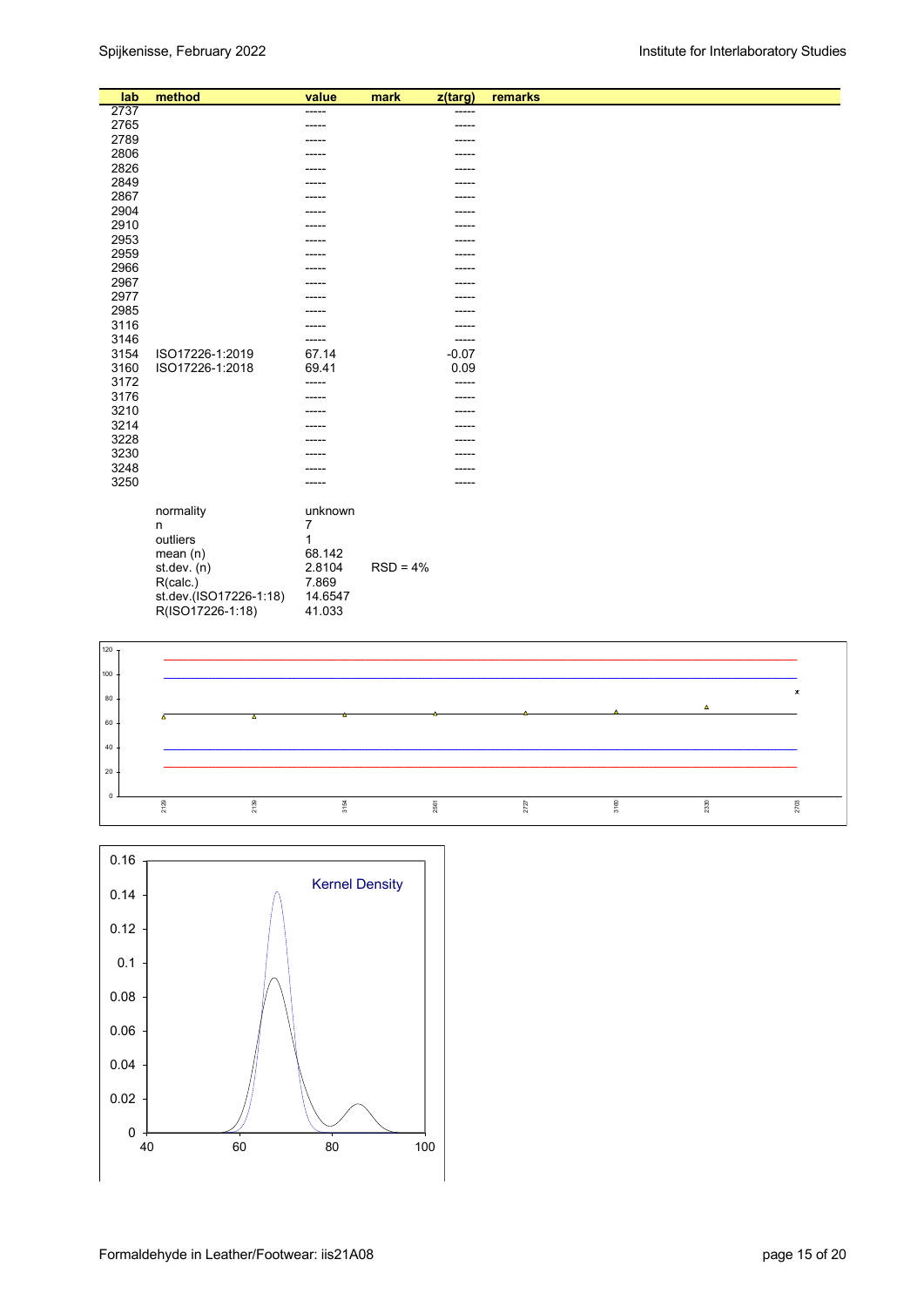# Determination of Formaldehyde content (Colorimetric) on sample #21765; results in mg/kg

| lab  | method      | value   | mark       | z(targ) | remarks               |
|------|-------------|---------|------------|---------|-----------------------|
| 110  | ISO17226-2  | 46.976  |            | 1.34    |                       |
| 210  | ISO17226-2  | 38.26   |            | $-0.82$ |                       |
| 339  |             | -----   |            | -----   |                       |
| 362  | ISO17226-2  | 41.29   | C          | $-0.07$ | first reported: 82.85 |
| 623  | ISO17226-2  | 39.80   |            | $-0.44$ |                       |
| 840  | ISO17226-2  | 38.1    |            | $-0.86$ |                       |
| 841  | ISO17226-2  | 38.0    |            | $-0.89$ |                       |
| 2115 |             | -----   |            | -----   |                       |
| 2129 |             | -----   |            | -----   |                       |
| 2132 | ISO17226-2  | 42.55   |            | 0.24    |                       |
| 2139 | ISO17226-2  | 39.4    |            | $-0.54$ |                       |
| 2165 | ISO17226-2  | 43.7    |            | 0.53    |                       |
| 2166 | In house    | 45.16   |            | 0.89    |                       |
| 2247 |             | -----   |            | -----   |                       |
| 2250 |             |         |            |         |                       |
| 2256 |             |         |            |         |                       |
| 2265 | ISO17226-2  | 89.15   | R(0.01)    | 11.77   |                       |
| 2273 | ISO17226-2  | 33.22   |            | $-2.07$ |                       |
| 2289 |             | -----   |            | -----   |                       |
| 2290 |             |         |            | -----   |                       |
| 2293 | ISO17226-2  | 18.47   | R(0.01)    | $-5.72$ |                       |
| 2301 | ISO17226-2  | 60.99   | C, R(0.01) | 4.80    | first reported: 68.18 |
| 2310 | ISO17226-2  | 38.05   |            | $-0.87$ |                       |
| 2311 | ISO17226-2  | 35.30   |            | $-1.55$ |                       |
| 2330 | ISO17226-2  | 41.18   |            | $-0.10$ |                       |
| 2347 | ISO17226-2  | 44.5    |            | 0.72    |                       |
| 2350 | ISO17226-2  | 42.35   |            | 0.19    |                       |
| 2352 | ISO17226-2  | 44.4    |            | 0.70    |                       |
| 2357 | ISO17226-2  | 44.6    |            | 0.75    |                       |
| 2358 | ISO17226-2  | 42.55   |            | 0.24    |                       |
| 2363 | ISO17226-2  | 44.9    |            | 0.82    |                       |
| 2365 | ISO17226-2  | 43.11   |            | 0.38    |                       |
| 2366 | ISO17226-2  | 44      |            | 0.60    |                       |
| 2369 | ISO17226-2  | 44.58   |            | 0.74    |                       |
| 2370 | ISO17226-2  | 40.43   |            | $-0.28$ |                       |
| 2372 | ISO17226-2  | 39.4    |            | $-0.54$ |                       |
| 2374 | ISO17226-2  | 43.39   |            | 0.45    |                       |
| 2375 | ISO17226-2  | 37.0    |            | $-1.13$ |                       |
| 2378 | ISO17226-2  | 45.2    |            | 0.90    |                       |
| 2379 | ISO17226-2  | 38.01   |            | $-0.88$ |                       |
| 2380 | ISO17226-2  | 40.7    |            | $-0.22$ |                       |
| 2381 | ISO17226-2  | 40.60   |            | $-0.24$ |                       |
| 2386 |             | -----   |            | -----   |                       |
| 2390 | ISO17226-2  | 50.903  |            | 2.31    |                       |
| 2410 | ISO17226-2  | 38      |            | $-0.89$ |                       |
| 2449 | ISO17226-2  | 47.18   |            | 1.39    |                       |
| 2453 |             | -----   |            | -----   |                       |
| 2455 |             | -----   |            | -----   |                       |
| 2459 | ISO17226-2  | 41.18   |            | $-0.10$ |                       |
| 2460 | ISO17226-2  | 34.58   |            | $-1.73$ |                       |
| 2489 |             | -----   |            | -----   |                       |
| 2495 |             |         |            |         |                       |
| 2501 |             |         |            | -----   |                       |
| 2511 | ISO17226-2  | 41.7    |            | 0.03    |                       |
| 2531 |             |         |            |         |                       |
| 2532 |             |         |            |         |                       |
| 2553 |             |         |            |         |                       |
| 2561 |             |         |            |         |                       |
| 2562 |             |         |            | -----   |                       |
| 2573 | ISO17226-2  | 45.34   |            | 0.93    |                       |
| 2582 |             | -----   |            | -----   |                       |
| 2590 | ISO17226-2  | 38.17   |            | $-0.84$ |                       |
| 2591 | ISO17226-2  | 37.63   |            | $-0.98$ |                       |
| 2609 |             | -----   |            | -----   |                       |
| 2612 | ISO17226-2  | 82.6745 | R(0.01)    | 10.17   |                       |
| 2639 | GB/T19941.2 | 40.50   |            | $-0.27$ |                       |
| 2650 | ISO17226-2  | 41.05   |            | $-0.13$ |                       |
| 2666 |             | -----   |            | -----   |                       |
| 2674 | ISO17226-2  | 42.33   |            | 0.19    |                       |
| 2695 |             |         |            |         |                       |
| 2703 |             |         |            | -----   |                       |
| 2711 |             | -----   |            | -----   |                       |
| 2727 | ISO17226-2  | 44.81   |            | 0.80    |                       |
| 2734 |             | -----   |            | -----   |                       |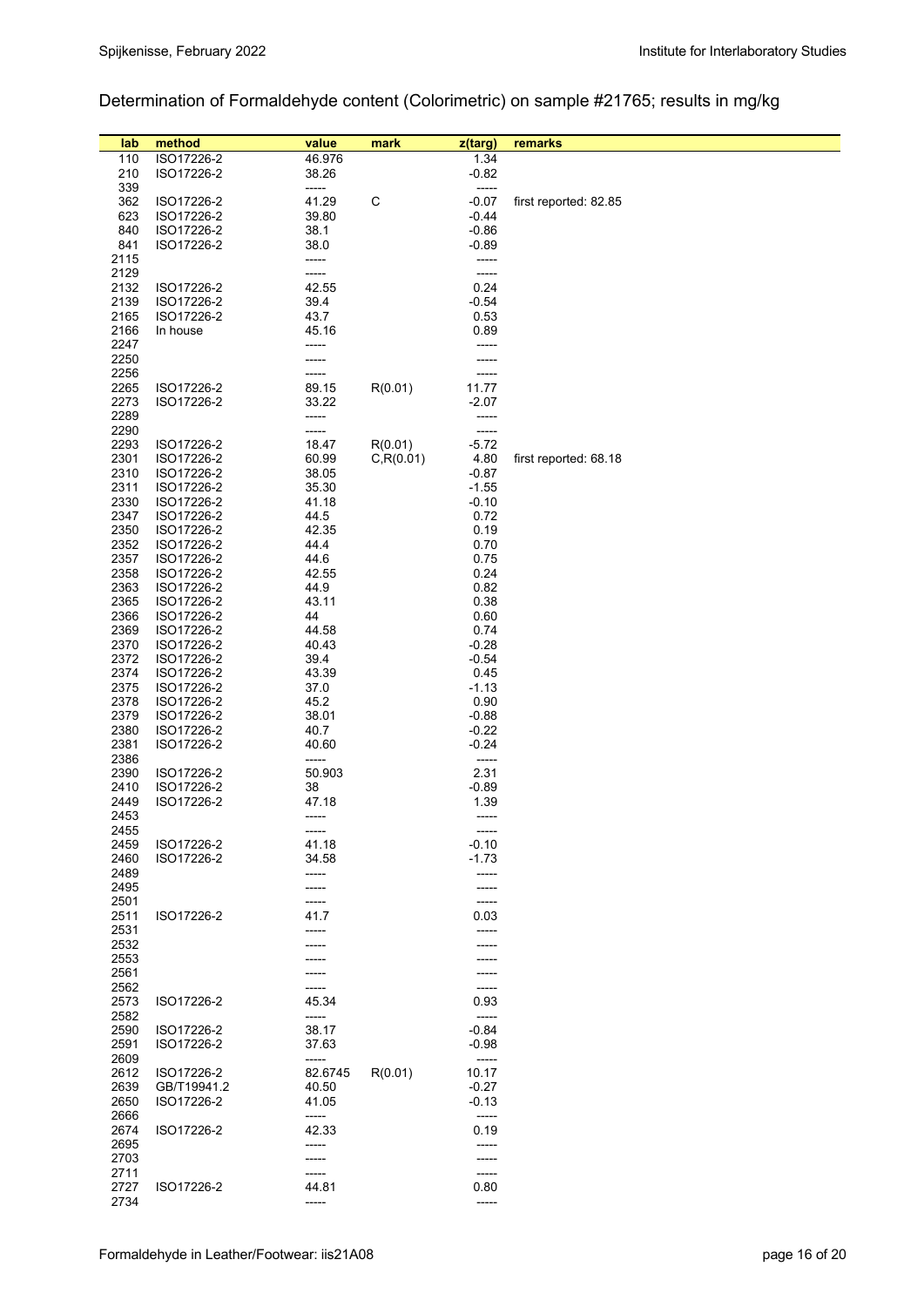| lab          | method                 | value   | mark       | $z$ (targ) | remarks                |
|--------------|------------------------|---------|------------|------------|------------------------|
| 2737         | ISO17226-2             | 43.71   |            | 0.53       |                        |
| 2765         |                        | -----   |            | -----      |                        |
| 2789         | ISO17226-2             | 40.70   |            | $-0.22$    |                        |
| 2806         |                        | -----   |            | -----      |                        |
| 2826         |                        | -----   |            | -----      |                        |
| 2849         | ISO17226-2             | 81.8    | C, R(0.01) | 9.95       | first reported: 64.735 |
| 2867         | ISO17226-2             | 42.2    |            | 0.15       |                        |
| 2904         |                        | -----   |            | -----      |                        |
| 2910         | ISO17226-2             | 42.14   |            | 0.14       |                        |
| 2953         | ISO17226-2             | 41.91   |            | 0.08       |                        |
| 2959<br>2966 | ISO17226-2             | 41      |            | $-0.14$    |                        |
| 2967         |                        |         |            |            |                        |
| 2977         |                        |         |            |            |                        |
| 2985         |                        | -----   |            | -----      |                        |
| 3116         | ISO17226-2             | 42.80   |            | 0.30       |                        |
| 3146         | ISO17226-2             | 42.58   |            | 0.25       |                        |
| 3154         |                        | -----   |            | -----      |                        |
| 3160         | ISO17226-2             | 41.84   |            | 0.06       |                        |
| 3172         | ISO17226-2             | 43.607  |            | 0.50       |                        |
| 3176         |                        |         |            |            |                        |
| 3210         |                        |         |            |            |                        |
| 3214         |                        |         |            |            |                        |
| 3228         |                        |         |            | -----      |                        |
| 3230         | ISO17226-2             | 32.893  |            | $-2.15$    |                        |
| 3248         | ISO17226-2             | 42.4107 |            | 0.21       |                        |
| 3250         | ISO17226-2             | 48.1    |            | 1.61       |                        |
|              | normality              | OK      |            |            |                        |
|              | n                      | 57      |            |            |                        |
|              | outliers               | 5       |            |            |                        |
|              | mean $(n)$             | 41.578  |            |            |                        |
|              | st.dev. (n)            | 3.5163  | $RSD = 8%$ |            |                        |
|              | R(calc.)               | 9.846   |            |            |                        |
|              | st.dev.(ISO17226-2:18) | 4.0406  |            |            |                        |
|              | R(ISO17226-2:18)       | 11.314  |            |            |                        |



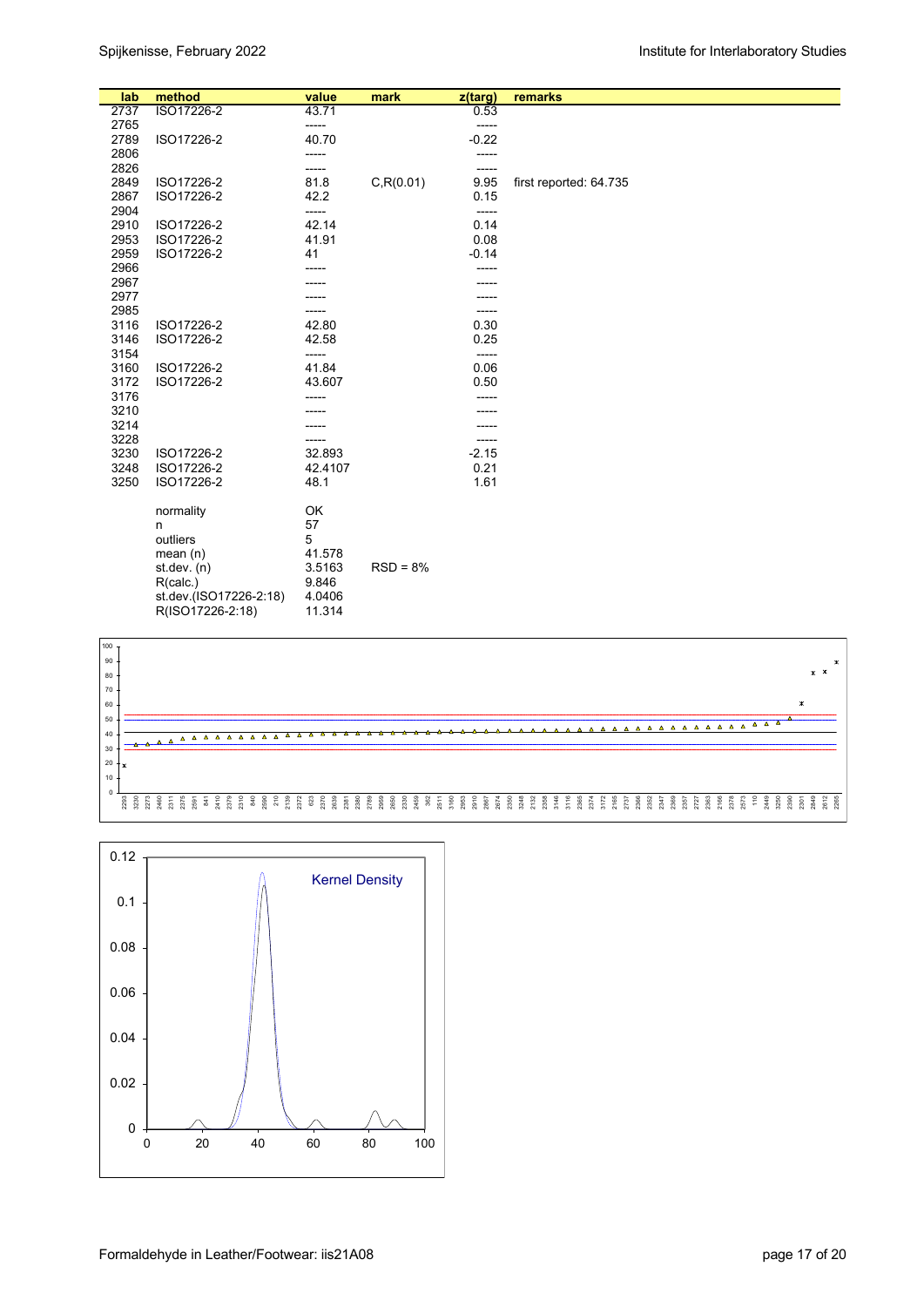# **APPENDIX 2** Analytical details

|           | <b>ISO/IEC17025</b> |                                 |          | <b>ISO/IEC17025</b>      |                                 |
|-----------|---------------------|---------------------------------|----------|--------------------------|---------------------------------|
|           | lab accredited      | Sample intake (in grams)        | lab.     | accredited               | Sample intake (in grams)        |
|           | 110 Yes             | 1 gram                          | 2495     | Yes                      | 1.00                            |
|           | 210 Yes             |                                 | 2501     | Yes                      | 2g                              |
| $339$ --- |                     |                                 | 2511     | $\hspace{0.05cm} \ldots$ |                                 |
|           | 362 Yes             | 2g                              | 2531     | Yes                      | 2 grams                         |
|           | 623 Yes             | 1 gram                          | 2532 Yes |                          | 1gram                           |
|           | 840 Yes             | 2 grams                         | 2553     | $\hspace{0.05cm} \ldots$ |                                 |
|           | 841 Yes             | 2 grams                         | 2561     | Yes                      | 2g                              |
| 2115 Yes  |                     | 2g                              | 2562 No  |                          | 2.0                             |
| 2129 Yes  |                     | 1.0 <sub>g</sub>                | 2573     | Yes                      | 2g                              |
| 2132 Yes  |                     | 2 grams                         | 2582     | $\hspace{0.05cm} \ldots$ |                                 |
| 2139 Yes  |                     | $2.020$ g                       | 2590 Yes |                          | 1g                              |
| 2165 Yes  |                     | 2g                              | 2591     | Yes                      | 2.0 grams                       |
| 2166 Yes  |                     | 1 <sub>g</sub>                  | 2609     | Yes                      | 2.00                            |
| 2247 Yes  |                     | Approx six grams                | 2612 Yes |                          | 2 gramms                        |
| 2250 Yes  |                     | 2 g                             | 2639 No  |                          | 2.0029g.                        |
| 2256 Yes  |                     | 1 gram                          | 2650     | Yes                      | 2 grams                         |
| 2265 No   |                     | 2,0                             | 2666     | Yes                      | 2,0                             |
| 2273 Yes  |                     | $\overline{2}$                  | 2674     | No                       | 2.0 <sub>g</sub>                |
| 2289 Yes  |                     | 2g                              | 2695 Yes |                          | 1g                              |
| 2290 Yes  |                     |                                 | 2703 Yes |                          | 2g                              |
| 2293 Yes  |                     | 2.0                             | 2711     | No                       | 1,991                           |
| 2301 Yes  |                     | 2.0017                          | 2727 Yes |                          | 2.00 <sub>q</sub>               |
| 2310 Yes  |                     | 2g                              | 2734     | Yes                      | 6 g                             |
| 2311 Yes  |                     | $\overline{2}$                  | 2737     | Yes                      | 1 grams                         |
| 2330 Yes  |                     | 2 <sub>g</sub>                  | 2765     | Yes                      | 1.5 <sub>g</sub>                |
| 2347 Yes  |                     | 1g                              | 2789     | Yes                      | 2                               |
| 2350 Yes  |                     | 2g                              | 2806     | No.                      |                                 |
| 2352 Yes  |                     | ISO 17226-1: 1g ISO 17226-2: 1g | 2826     | Yes                      | 2grams                          |
| 2357 ---  |                     |                                 | 2849     | No                       | Two samples of about 2.0 grams. |
| 2358 Yes  |                     | $1.0$ gram                      | 2867     | Yes                      | 2g                              |
| 2363 Yes  |                     | 1g                              | 2904     | No                       | 2 grams                         |
| 2365 Yes  |                     | 1g                              | 2910 Yes |                          | 2.0 <sub>q</sub>                |
| 2366 Yes  |                     | 2g                              | 2953 Yes |                          | 2                               |
| 2369 Yes  |                     |                                 | 2959 Yes |                          | 2.000 <sub>g</sub>              |
| 2370 Yes  |                     | 2g                              | 2966     | Yes                      | 2.000                           |
| 2372 No   |                     | 2g                              | 2967     | No                       | 2 grams                         |
| 2374 Yes  |                     | 1g                              | 2977 Yes |                          | 4                               |
| 2375 Yes  |                     | 1g                              | 2985     | $---$                    |                                 |
| 2378 Yes  |                     | 2g                              | 3116     | Yes                      | 2 grams                         |
| 2379 Yes  |                     | 1 <sub>g</sub>                  | 3146 Yes |                          | 2.00 <sub>g</sub>               |
| 2380 Yes  |                     | 4.00 $q$                        | 3154     | Yes                      |                                 |
| 2381 Yes  |                     | 2 gm                            | 3160 Yes |                          | 2 g                             |
| 2386 Yes  |                     | 1 g / 25 ml                     | 3172     | Yes                      |                                 |
| 2390 Yes  |                     | $2.0067$ g                      | 3176     | Yes                      | $\overline{c}$                  |
| 2410 Yes  |                     | 1 <sub>g</sub>                  | 3210 Yes |                          | 2g                              |
| 2449 Yes  |                     | 2.0                             | 3214     | Yes                      | 2g                              |
| 2453 No   |                     | ±1g                             | 3228     | Yes                      | 2                               |
| 2455 Yes  |                     | 2.0552 grams of sample used     | 3230     | Yes                      | 4grams(2 x 2grams)              |
| 2459 Yes  |                     | 2.0 gram                        | 3248     | Yes                      | 2.0049                          |
| 2460 Yes  |                     | 2 g                             | 3250 Yes |                          | 1g                              |
| 2489 Yes  |                     | 1.0026 $g$                      |          |                          |                                 |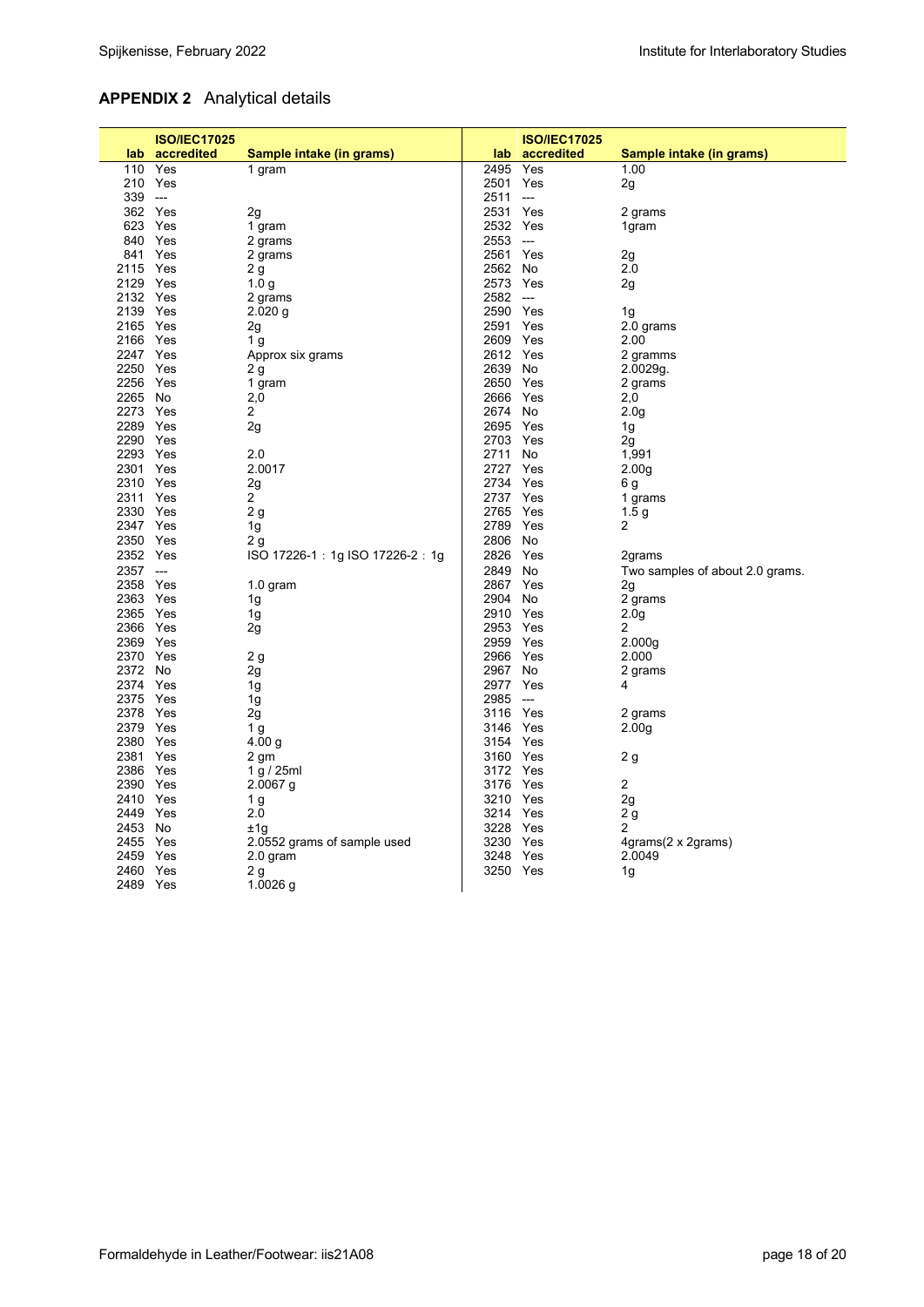## **APPENDIX 3**

## **Number of participants per country**

| 2 labs in        | <b>BANGLADESH</b>        |
|------------------|--------------------------|
| 1 lab in         | <b>BULGARIA</b>          |
| 2 labs in        | CAMBODIA                 |
|                  | 3 labs in FRANCE         |
|                  | 8 labs in GERMANY        |
| 1 lab in         | <b>GUATEMALA</b>         |
| 6 labs in        | <b>HONG KONG</b>         |
| 5 labs in        | <b>INDIA</b>             |
|                  | 2 labs in INDONESIA      |
| 15 labs in ITALY |                          |
|                  | 1 lab in MAURITIUS       |
| 1 lab in         | <b>MEXICO</b>            |
|                  | 2 labs in MOROCCO        |
|                  | 23 labs in P.R. of CHINA |
| 3 labs in        | PAKISTAN                 |
| 1 lab in         | <b>POLAND</b>            |
|                  | 2 labs in PORTUGAL       |
| 3 labs in        | SOUTH KOREA              |
| 4 labs in        | SPAIN                    |
| 2 labs in        | <b>SRI LANKA</b>         |
| 3 labs in        | <b>TAIWAN</b>            |
| 1 lab in         | THAILAND                 |
| 1 lab in         | TUNISIA                  |
| 2 labs in        | <b>TURKEY</b>            |
| 2 labs in        | U.S.A.                   |
| 2 labs in        | UNITED KINGDOM           |
| 3 labs in        | <b>VIETNAM</b>           |
|                  |                          |